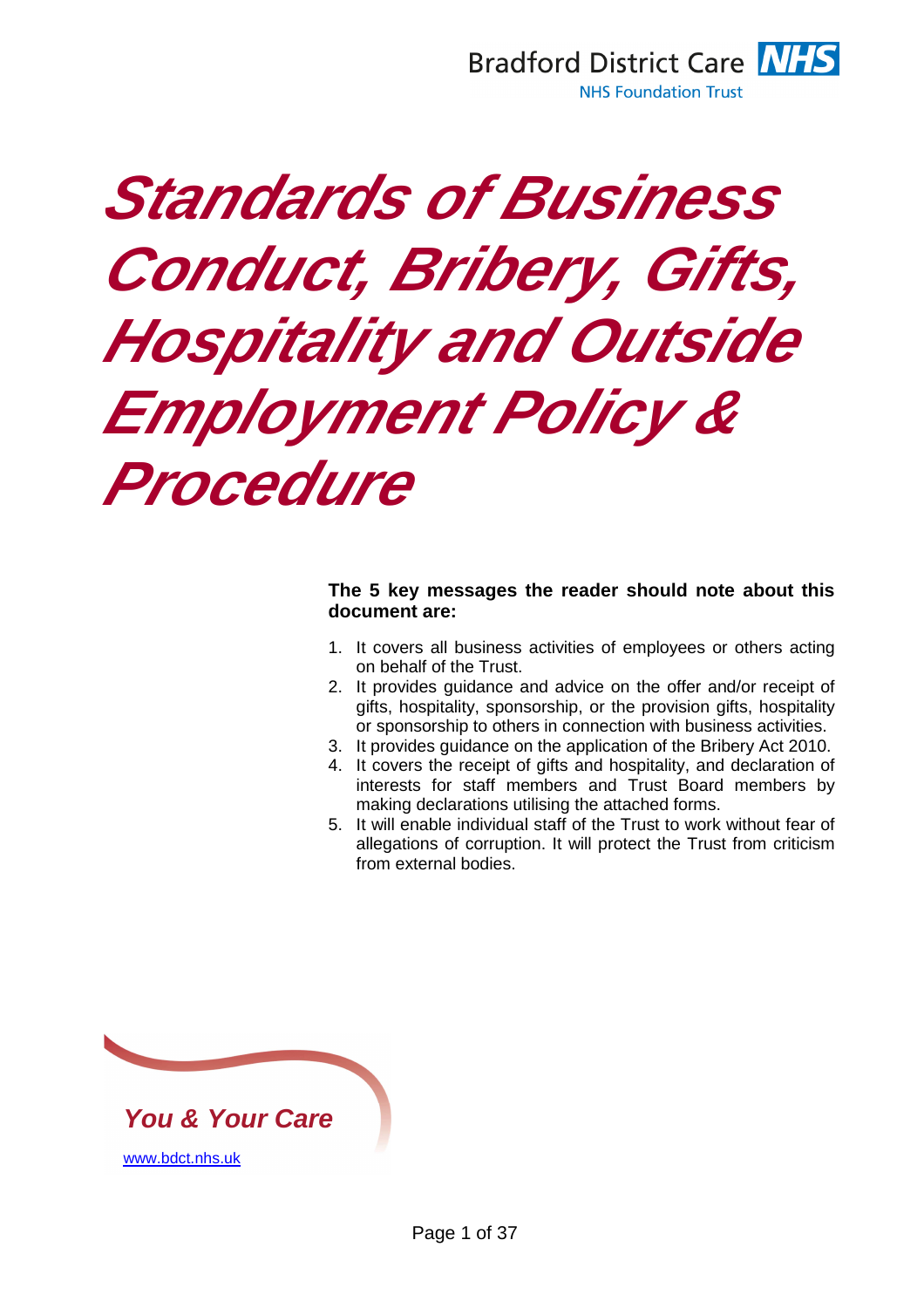This document has been approved and ratified. Circumstances may arise where staff become aware that changes in national policy or statutory or other guidance (e.g. National Institute for Health and Care Excellence (NICE) guidance and Employment Law) may affect the contents of this document. It is the duty of the staff member concerned to ensure that the document author is made aware of such changes so that the matter can be dealt with through the document review process.

**NOTE: All approved and ratified policies and procedures remain extant until notification of an amended policy or procedure via Trust-wide notification, e.g. through the weekly e-Update publication or global e-mail and posting on the Intranet (Connect).** 

| <b>Document details:</b>              | Standards of Business Conduct, Bribery, Gifts and                                        |  |  |
|---------------------------------------|------------------------------------------------------------------------------------------|--|--|
|                                       | <b>Hospitality Policy &amp; Procedure</b>                                                |  |  |
| <b>Version:</b>                       | Version 2.0                                                                              |  |  |
|                                       | <b>Persons / committees consulted: Audit Committee / West Yorkshire Audit Consortium</b> |  |  |
|                                       | <b>HR Policy Group</b>                                                                   |  |  |
|                                       | Social Partnership Forum                                                                 |  |  |
|                                       | Non-Clinical Policy Ratification Group                                                   |  |  |
| <b>Approved by:</b>                   | <b>HR Policy Group</b>                                                                   |  |  |
| Date approved:                        | 21 May 2015                                                                              |  |  |
| <b>Ratified by:</b>                   | Non-Clinical Policy Ratification Group                                                   |  |  |
| Date ratified:                        | 21 May 2015                                                                              |  |  |
| Title of originator / author:         | Claire Hannon, HR Business Partner                                                       |  |  |
| Title of responsible committee /      | Non-Clinical Policy Ratification Group                                                   |  |  |
| group (or Trust Board):               |                                                                                          |  |  |
| <b>Title of responsible Director:</b> | Sandra Knight, Executive Director of HR & OD                                             |  |  |
| Date issued:                          | 1 June 2015                                                                              |  |  |
| <b>Review date:</b>                   | 1 June 2018                                                                              |  |  |
| <b>Frequency of review:</b>           | 3 yearly                                                                                 |  |  |
| Target audience:                      | <b>All Trust staff</b>                                                                   |  |  |
| <b>Responsible for dissemination:</b> | <b>Human Resources</b>                                                                   |  |  |
| <b>Copies available from:</b>         | <b>Connect on BDCT Intranet</b>                                                          |  |  |
| Where is previous copy archived       | <b>Connect on BDCT Intranet</b>                                                          |  |  |
| (if applicable)                       | HR 'l' Drive                                                                             |  |  |
| <b>Amendment Summary:</b>             | Changed into new format.                                                                 |  |  |
|                                       | Incorporated recommendations from Declaration of                                         |  |  |
|                                       | Interests, Gifts & Hospitality Audit; December 2014;                                     |  |  |
|                                       | West Yorkshire Audit Consortium.                                                         |  |  |
|                                       |                                                                                          |  |  |
|                                       |                                                                                          |  |  |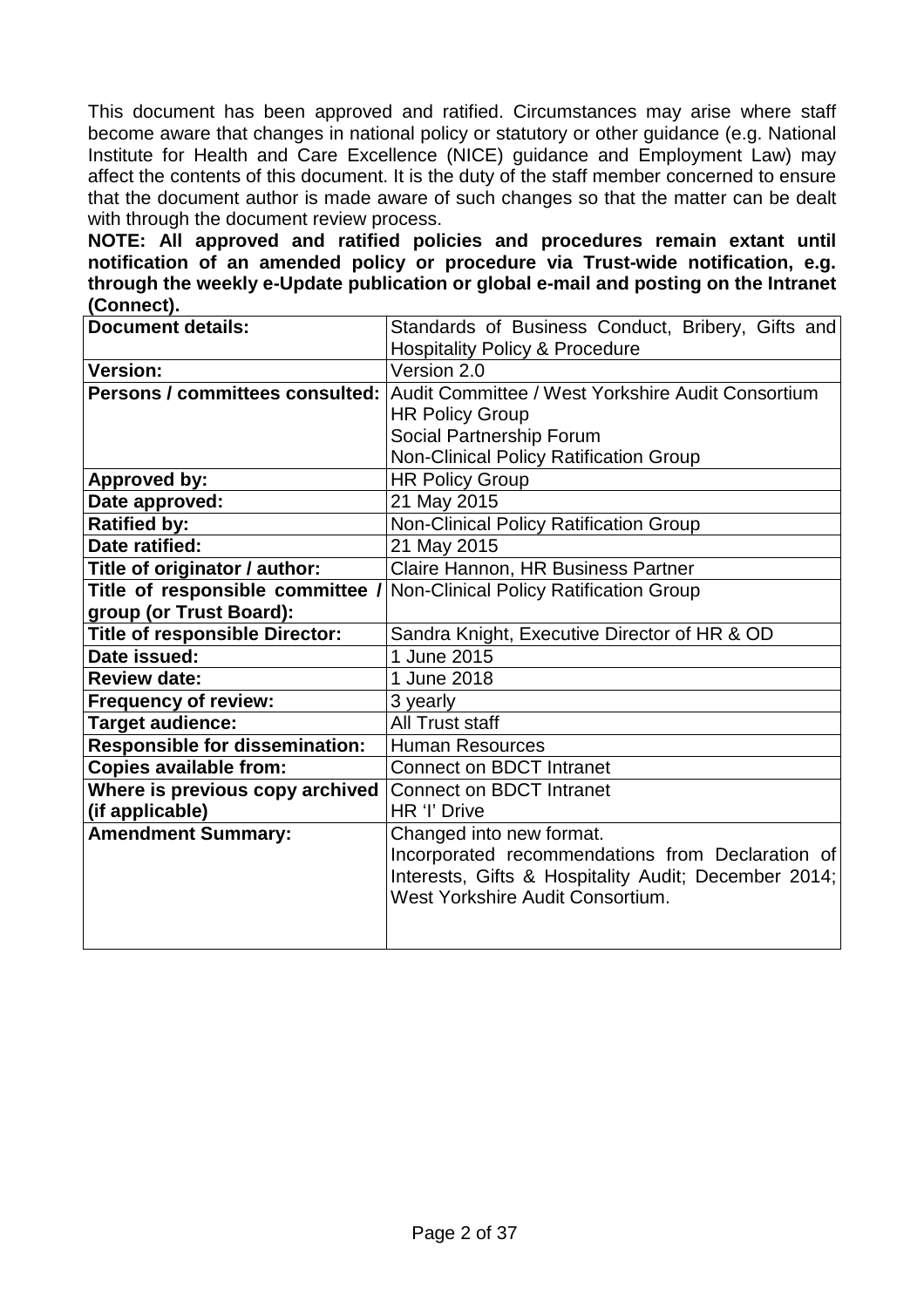#### Amendment detail:

| <b>Amendment</b><br>number | Page            | <b>Subject</b> |                                                                  |  |
|----------------------------|-----------------|----------------|------------------------------------------------------------------|--|
|                            |                 |                | Update of title to include outside employment and 5 key messages |  |
|                            | 11              |                | 5.5.2 Update / clarification of procedure                        |  |
|                            | 12 <sup>2</sup> |                | 5.5.3 Update / clarification of procedure                        |  |
|                            | 14/15           | 5.11           | Inclusion of gift amount                                         |  |
|                            |                 | 5.12           | Inclusion of declaration of interest / outside employment        |  |
|                            |                 | register       |                                                                  |  |
|                            |                 |                | Clarification of procedure                                       |  |
|                            | 15/16           | 5.12           | Update / clarification of procedure                              |  |
|                            |                 |                | Inclusion of review process                                      |  |
|                            |                 | 5.13           | Inclusion of declaration of interest / outside employment        |  |
|                            |                 |                | register                                                         |  |
|                            | 16              | 5.13           | Inclusion of review process                                      |  |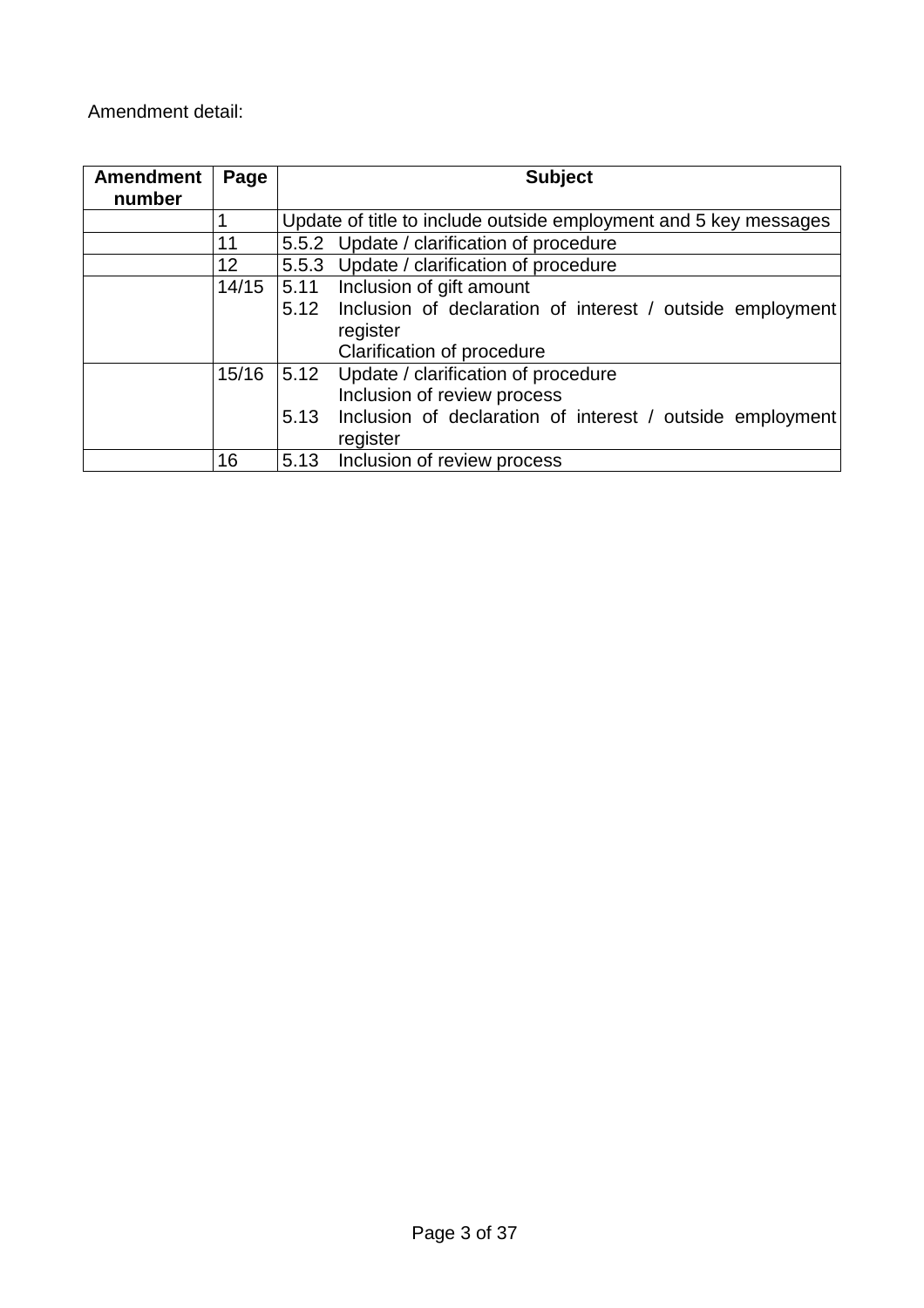## **Contents**

| 1 |                                                                                                                  |
|---|------------------------------------------------------------------------------------------------------------------|
| 2 |                                                                                                                  |
| 3 |                                                                                                                  |
| 4 |                                                                                                                  |
|   | 4.1 Trust Board 8                                                                                                |
|   | 4.2 Managers/Directors 8                                                                                         |
|   | 4.3 Employees 8                                                                                                  |
|   | 4.4 Human Resources 8                                                                                            |
|   | 4.5 Staff Side Representatives 9                                                                                 |
|   | 4.6 HR Policy Group 9                                                                                            |
| 5 |                                                                                                                  |
|   | 5.1 Legal and statutory responsibilities<br>- 9                                                                  |
|   | 5.2 Counter Fraud Measures 10                                                                                    |
|   | 5.3 Hospitality - offered or received offered by BDCFT and its employees or others<br>acting on its behalf<br>10 |
|   | 5.4 Hospitality offered by the Trust to others 11                                                                |
|   | 5.5 Gifts 11                                                                                                     |
|   | 5.5.1                                                                                                            |
|   | 5.5.2                                                                                                            |
|   | 5.5.3<br>12                                                                                                      |
|   | 5.6 Sponsorship 12                                                                                               |
|   | 5.7 Pharmaceutical partners<br>12                                                                                |
|   | 5.8 Lectures, conferences and broadcasts<br>13                                                                   |
|   | 5.9 Trade or discount cards<br>13                                                                                |
|   | 5.10Bribery<br>14                                                                                                |
|   | 5.11 Gifts, hospitality and sponsorship register<br>14                                                           |
|   | 5.12 Declarations of Interest<br>15                                                                              |
|   | 5.13 Outside Employment and Private Practice<br>15                                                               |
|   | 5.14 Raising Concerns<br>16                                                                                      |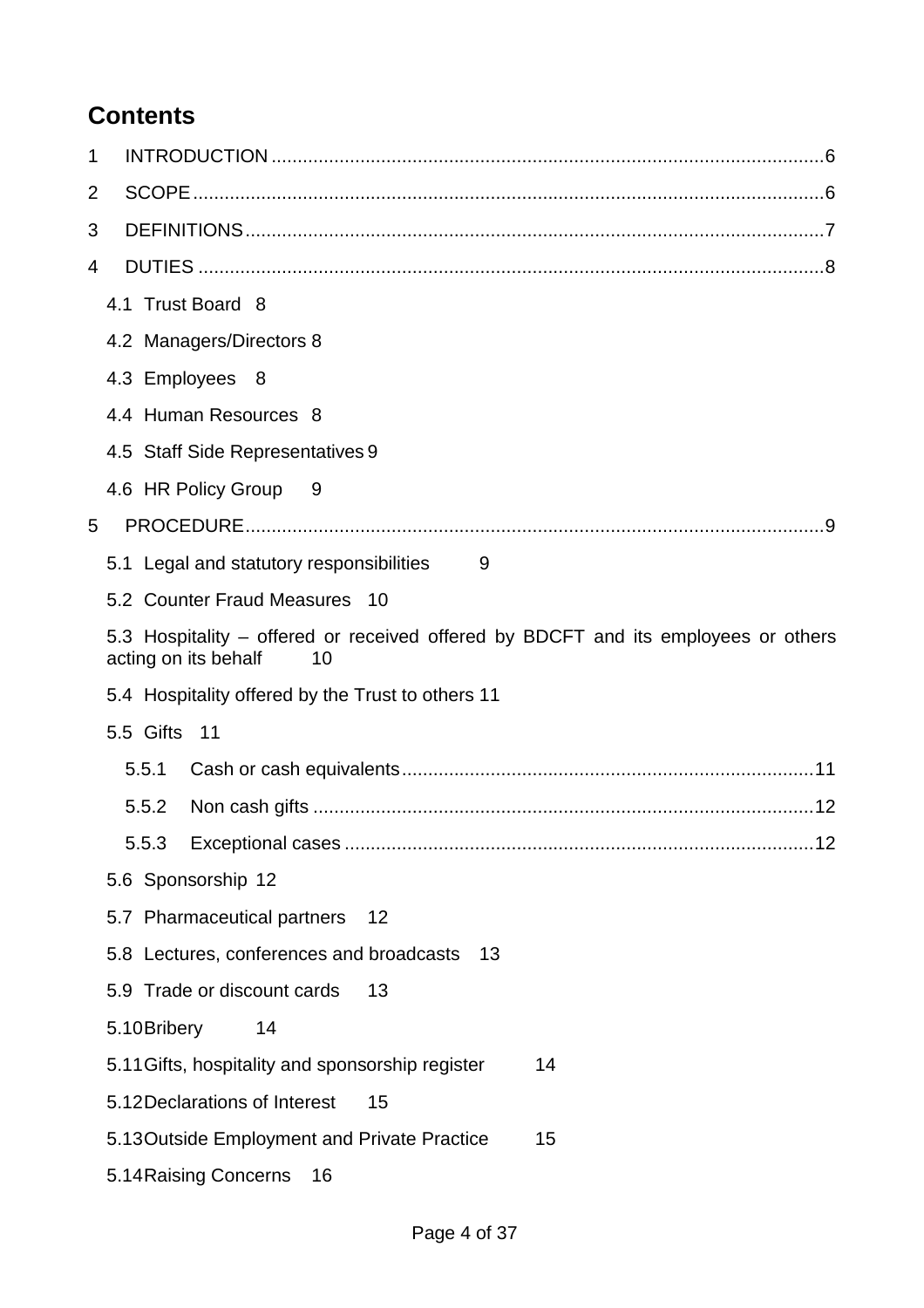| 6               |                                                                     |
|-----------------|---------------------------------------------------------------------|
| $\overline{7}$  |                                                                     |
| 8               |                                                                     |
| 9               |                                                                     |
|                 | 9.1 Consultation 17                                                 |
|                 | 9.2 Approval 17                                                     |
|                 | 9.3 Ratification 18                                                 |
| 10              |                                                                     |
| 11              |                                                                     |
| 12 <sup>°</sup> |                                                                     |
| 13              |                                                                     |
|                 |                                                                     |
| 15              |                                                                     |
|                 |                                                                     |
|                 |                                                                     |
|                 | 17.1 Training Profile & Training Plan 24                            |
|                 | 17.2 Training Action Plan26                                         |
|                 | 17.3Updated 3 Step Process 28                                       |
|                 |                                                                     |
|                 |                                                                     |
|                 | 20 APPENDIX 3: DECLARATION OF INTEREST & OUTSIDE EMPLOYMENT         |
|                 | APPENDIX 4: REQUEST OF AN OFFER OR ACCEPTANCE OF GIFTS,<br>.32      |
|                 | 21 APPENDIX 5: DECLARATION OF INTERESTS BY THE CHAIR, NON EXECUTIVE |
|                 | 22 APPENDIX 6: DECLARATION OF INTERESTS & Second employment36       |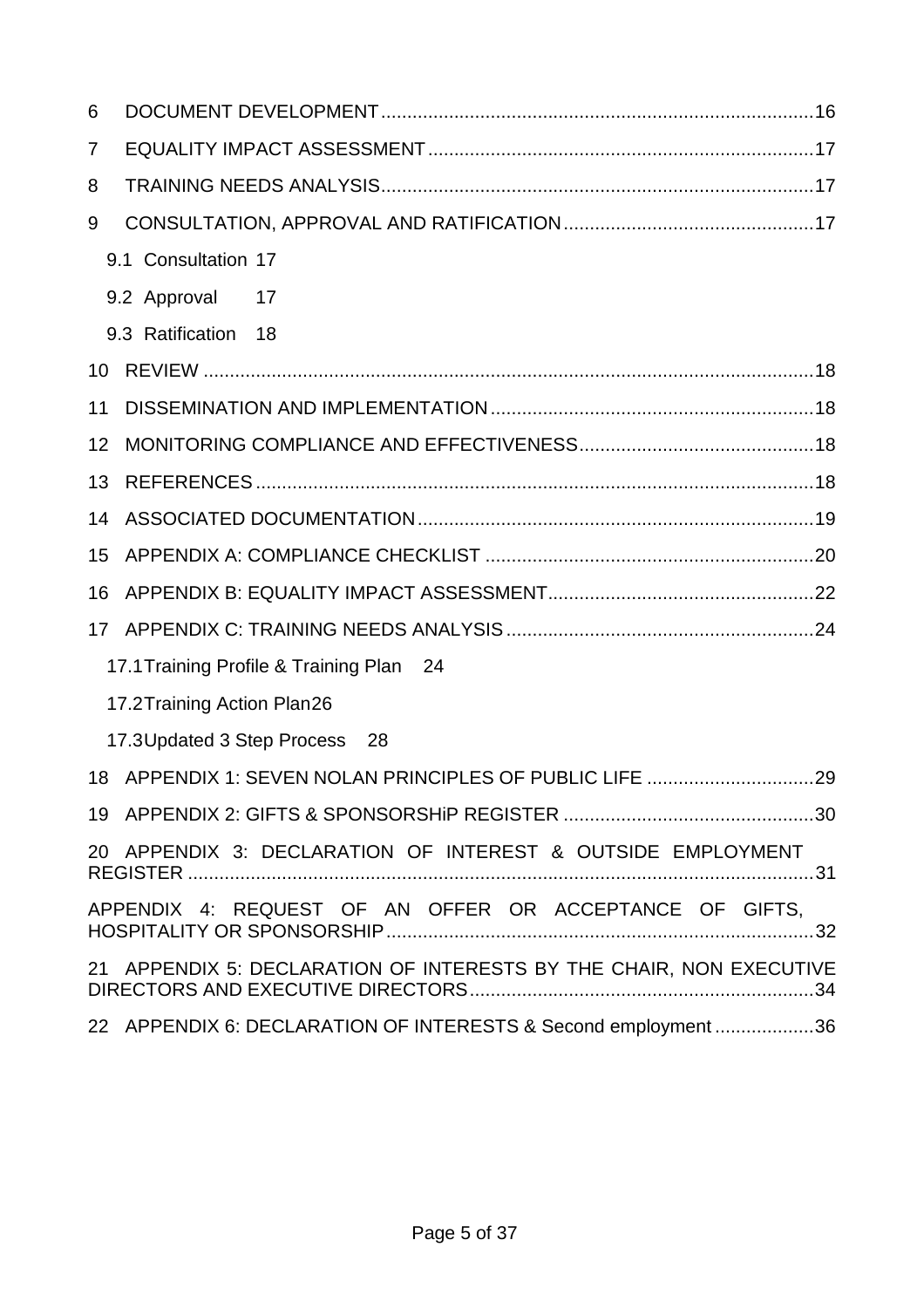## **1 INTRODUCTION**

As a public sector organisation, BDCFT has a duty to ensure that its resources are utilised effectively. It must be impartial and honest in the conduct of its business and employees must be beyond suspicion.

All decisions by Trust staff on the provision or acceptance of gifts and hospitality must be able to withstand both internal and external scrutiny. They must be defensible as being in the direct interest of the organisation, as being proportionate to that interest and within limits that are acceptable to BDCFT Board.

There have been numerous attempts to reform dated and much criticised UK legislation on bribery. The 1995 Nolan Committee's Report of Standards in Public Life was a response to concerns about unethical conduct by those in public office and, in 1998, precipitated proposals by the Law Commission to reform bribery laws.

The Bribery Act 2010 reforms and repeals existing legislation with a new anti-bribery code. It received Royal Assent in April 2010 and came into force on 1 July 2011. The Act makes it a criminal offence to give, promise or offer a bribe and to request, agree to receive or accept a bribe either at home or abroad. It will increase the maximum penalty for bribery to 10 years' imprisonment, with an unlimited fine.

The Bribery Act's definition of a 'relevant commercial organisation' includes a body that is incorporated under the law of any part of the UK which carries on a 'business' in any part of the UK or elsewhere. NHS Trusts will be subject to the provisions of the Act by virtue of section 5(5)(a) of the NHS Community Care Act 1990, which stipulates that 'every Trust shall be a body corporate'

For the purpose of the Bribery Act, a 'trade' or 'profession' is considered a business. This means that, whether individually or in partnership, GP's, pharmacists, dental practitioners, opticians, finance professionals, etc. will also be subject to and personally liable under the Bribery Act.

All organisations must demonstrate that they have 'adequate procedures' in place to (i) prevent bribery and (ii) ensure that all employees or, indeed, anyone doing business with BDCFT, are aware of these procedures and share the philosophy.

## **2 SCOPE**

This policy covers all business activities of, and employees or others acting on behalf of BDCFT. The policy provides guidance and advice on the offer and or receipt of gifts, hospitality, sponsorship, or the provision gifts, hospitality or sponsorship to others in connection with business activities and outside employment. It also provides guidance on the application of the Bribery Act 2010.

This policy applies to the following:

- All staff employed by BDCT including Non-Executive Directors
- Agency staff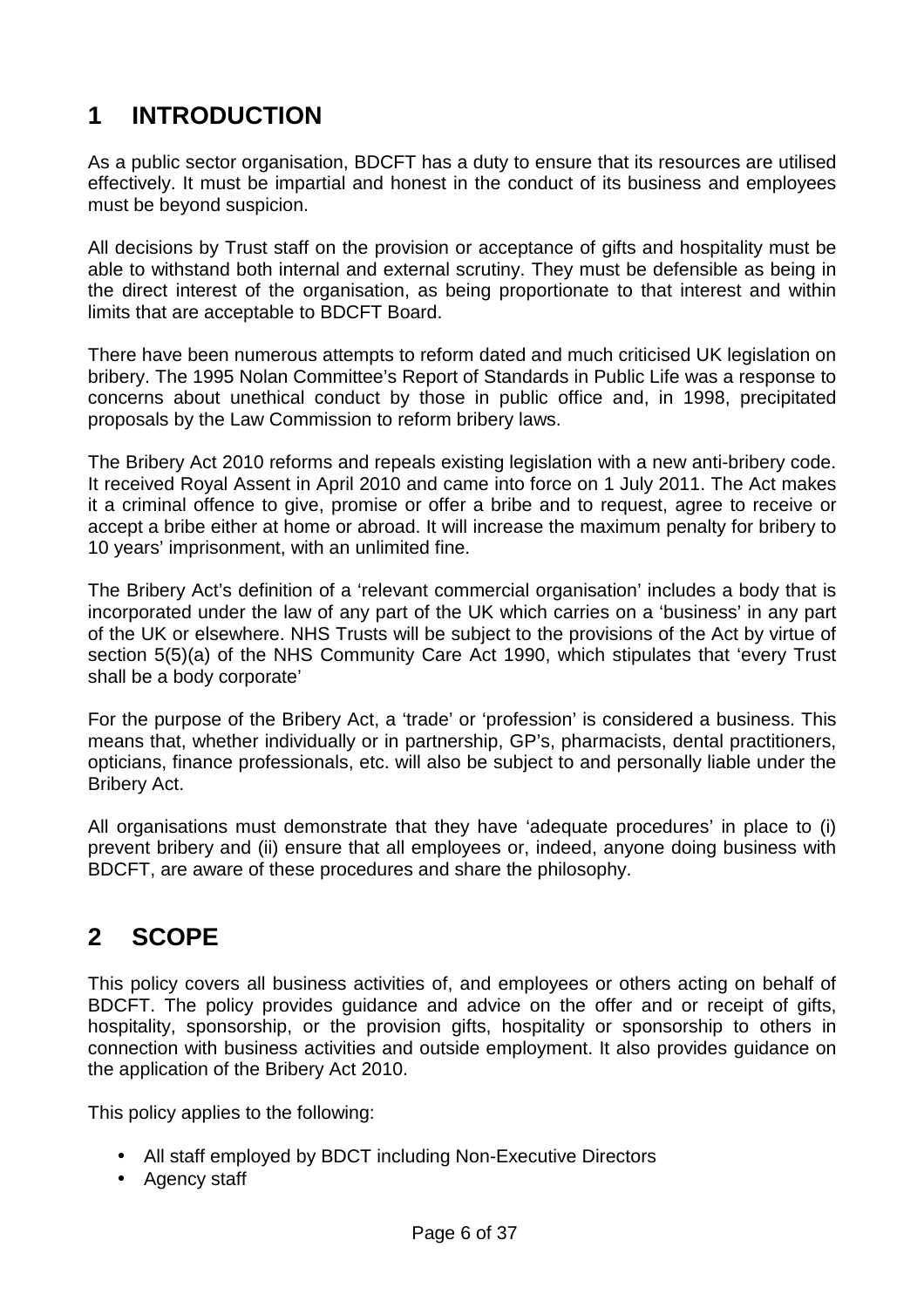- Independent contractors
- Staff on honorary contracts whose payroll costs are partially or fully funded by a third party under a formal arrangement
- Trainee professionals and students hosted by BDCFT for the provision of work or vocational experience

It covers the receipt of gifts and hospitality, and declaration of interests for staff members and Trust Board members.

The policy of BDCFT is to ensure that the actions of its staff will not give rise to, or foster suspicion that outside individuals or organisations have gained favour or advantage, by any member of staff accepting gifts or hospitality from any such person or organisation. It will ensure that staff do not abuse their official position for personal gain and do not seek to advantage any private business or other interests in the course of their duties.

It will enable individual staff of BDCFT to work without fear of allegations of corruption. It will protect BDCFT from criticism from external bodies and ensure that there is no embarrassment to BDCFT from accusations and proven cases of wrongdoing. The policy will reassure the public that ethical standards are in place for all staff when dealing with the offers of gifts and hospitality.

| <b>Term</b>    | <b>Definition</b>                                                                                                                                                                                                                                                                                                                                                                                                                                                                     |  |  |
|----------------|---------------------------------------------------------------------------------------------------------------------------------------------------------------------------------------------------------------------------------------------------------------------------------------------------------------------------------------------------------------------------------------------------------------------------------------------------------------------------------------|--|--|
| <b>Bribery</b> | The "Compact Oxford English Dictionary" defines "to bribe" as to<br>"dishonestly persuade (someone) to act in one's favour by paying<br>them or giving other inducement."                                                                                                                                                                                                                                                                                                             |  |  |
| Employee       | The Employment Rights Act 1996 section 230 (1) defines an<br>employee as an 'individual who has entered into or works under a<br>contract of employment'. This is usually permanent, fixed term or<br>temporary.                                                                                                                                                                                                                                                                      |  |  |
| <b>EMT</b>     | Executive Management Team. Team made up of the Directors<br>within Bradford District Care Trust.                                                                                                                                                                                                                                                                                                                                                                                      |  |  |
| Fraud          | The Fraud Act 2006 created specific offences of fraud rather<br>than using the Theft Act 1968.<br>Each offence has its own complex legal definition, but fraud<br>generally involves an individual or individuals unlawfully obtaining<br>NHS money or property, or attempting to do so. Such acts might<br>or might not involve attempts to falsify records to hide the<br>fraud. Fraud must be intentional and is, therefore quite distinct<br>from negligence or accidental error. |  |  |
| <b>Gifts</b>   | Gifts includes, for example, offers of cash or cash equivalents<br>(e.g. gift vouchers, lottery tickets, or trade cards) and non-cash<br>gifts e.g. pens, diaries, wine and spirits, hampers, electrical goods<br>by suppliers, contractors, service users/patients or their relatives.                                                                                                                                                                                               |  |  |
| Hospitality    | Hospitality includes, for example, offers of food, refreshments,<br>transport, accommodation and the use of facilities, equipment or<br>services.                                                                                                                                                                                                                                                                                                                                     |  |  |
| Sponsorship    | Events for which sponsorship is received from any non-NHS<br>source or events organised by other parties which are sponsored                                                                                                                                                                                                                                                                                                                                                          |  |  |

## **3 DEFINITIONS**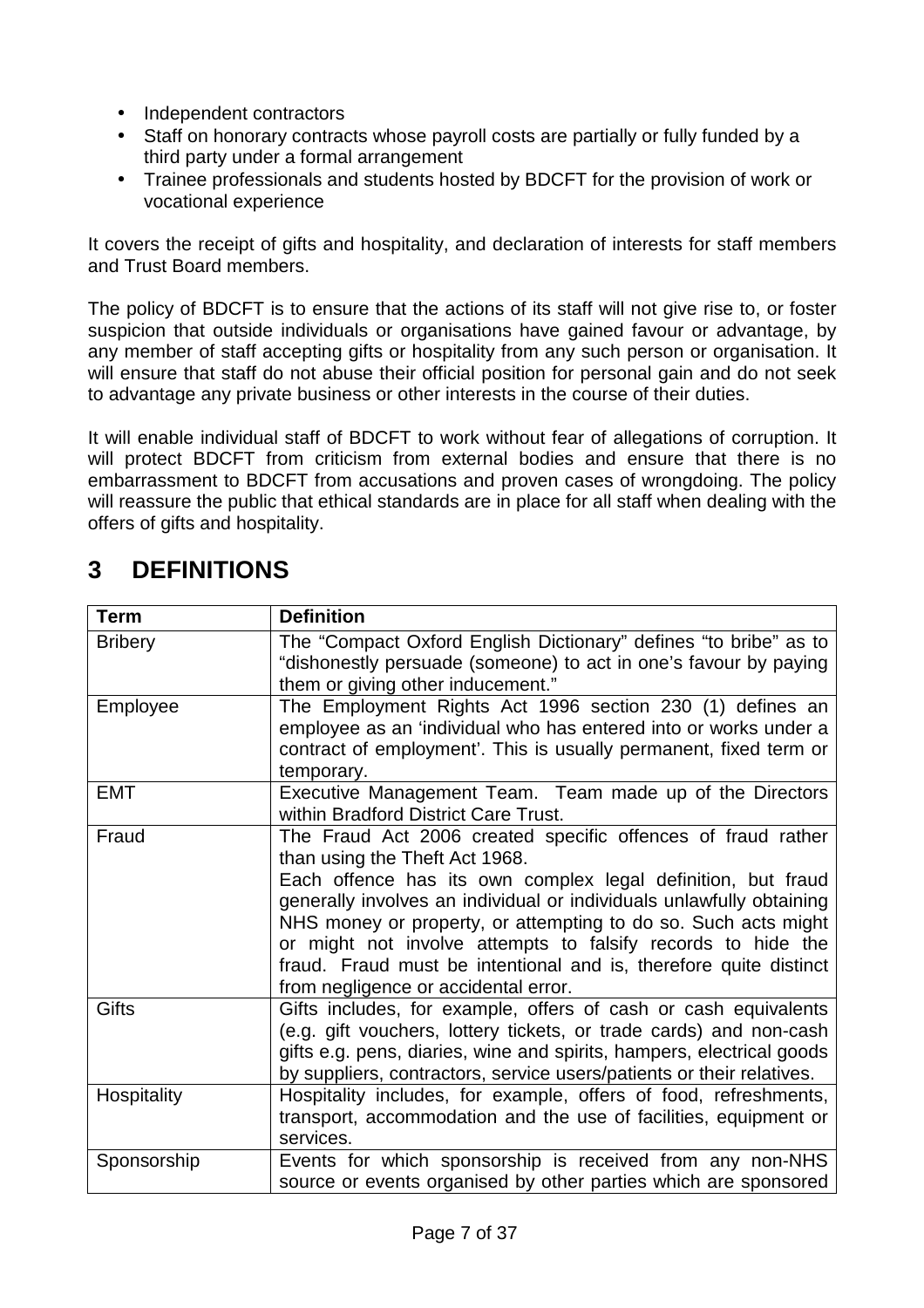|                    | by BDCFT                                                                                                                                                |  |
|--------------------|---------------------------------------------------------------------------------------------------------------------------------------------------------|--|
| <b>Staff Side</b>  | Representatives from recognised trade unions.                                                                                                           |  |
| <b>Trust Board</b> | The team of Directors and Non-Executive Directors responsible<br>for Trust services.                                                                    |  |
| Worker             | Where an individual undertakes to perform any work or services<br>but whose status is not that of an employee. This includes agency<br>or NHSP workers. |  |

## **4 DUTIES**

The responsibilities and duties included in the policy are set out below:

## **4.1 Trust Board**

BDCFT Board is committed to ensure that this policy and procedure is fully implemented in a fair and consistent manner and approvals are made, declined and recorded as appropriate.

## **4.2 Managers/Directors**

Managers are responsible for:

- Ensuring dissemination and compliance of this policy within their areas of responsibility.
- Ensuring that staff, contractors, customers, service users/patients are advised of this policy and procedure and that appropriate processes and support mechanisms are in place.
- Ensuring any breaches of the policy are dealt with appropriately.

#### **4.3 Employees**

Employees will:

- Ensure they adhere to the policy and associated guidance and encourage others to do so.
- Report any breaches in the policy to their line manager or through the correct procedures.

#### **4.4 Human Resources**

Human Resources will:

- Provide advice and support on the implementation of this policy and procedure.
- HR is responsible for the development and review of this document.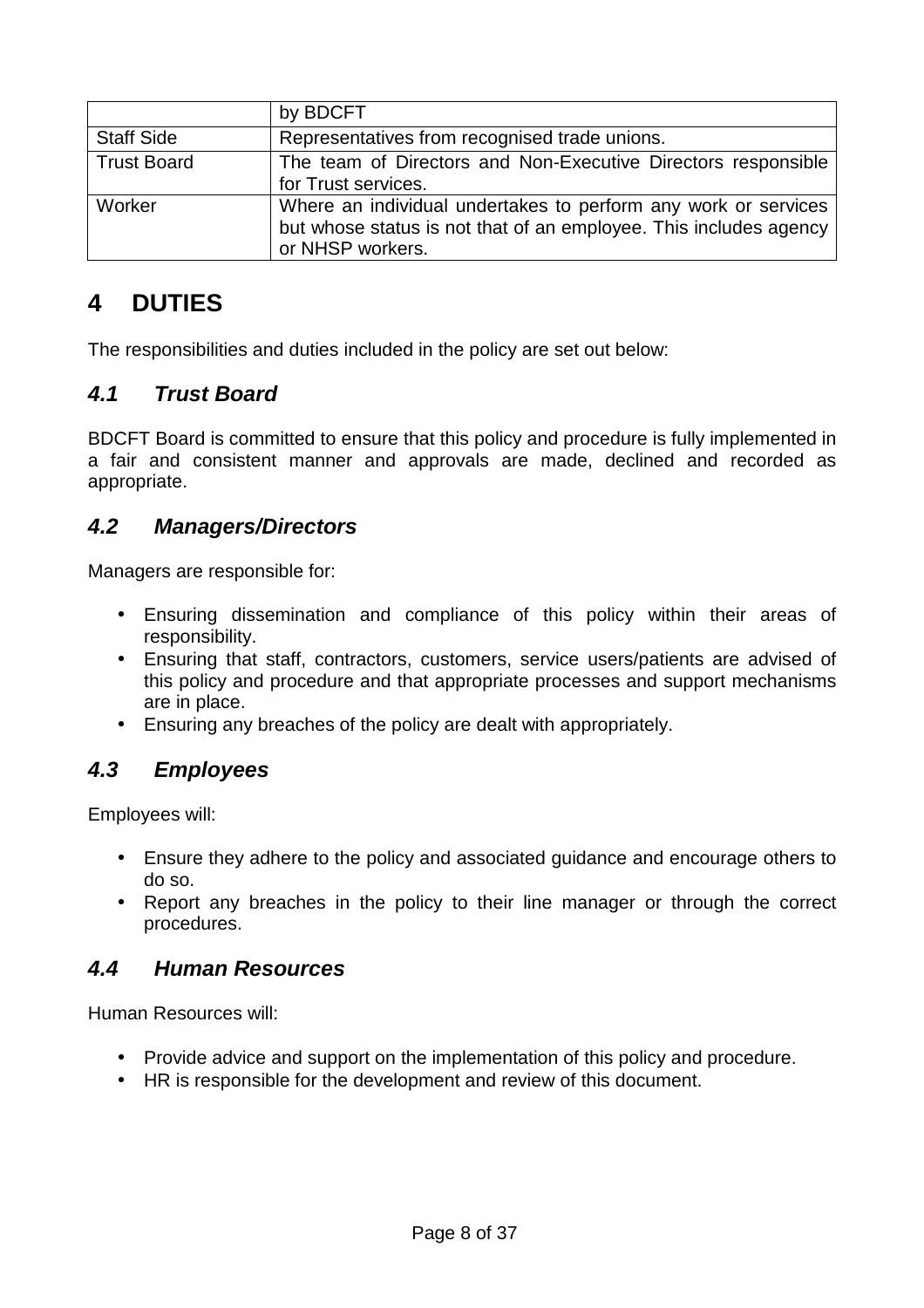## **4.5 Staff Side Representatives**

Staff side representatives will:

- Support managers and staff to adhere to the policy.
- Provide support to staff appropriately when requested to do so.
- Work in partnership with BDCFT and its managers/staff to resolve any issues at the earliest opportunity.

## **4.6 HR Policy Group**

HR Policy Group, comprising representatives from managers and the Staff Partnership Forum (SPF) are consulted on policy and the procedure, and approve the procedure.

## **5 PROCEDURE**

The intention of this policy is to outline the behaviours required to maintain the highest standards of probity and provide assurance that any relationships entered into lead to a clear benefit for the NHS, and represent value for money. This policy is also intended to contribute to maintaining the highest standards of business conduct and ensure compliance with the seven principles of public life drawn up by the Nolan Committee (see appendix 1).

All employees and others acting on behalf of Bradford District Care Trust (BDCFT) must apply the following principles:

- Not accepting gifts, hospitality or benefits of any kind from a third party which might be perceived as compromising their personal judgment or integrity;
- Not using their official position to further their private interests or those of others;
- Declaring any private interests relating to their public bodies;
- Base all procurement decisions and negotiations of contracts solely on achieving best value for money for the tax payer;
- Refer to their line manager when faced with a situation for which there is no adequate guidance;
- If in any doubt, seek advice from the appropriate deputy director or director.

#### **5.1 Legal and statutory responsibilities**

Under the Bribery Act (2010) it is an offence for an officer in his or her official capacity to;

- Corruptly accept any gift or consideration as an inducement or reward for doing, or refraining from doing, anything in that capacity;
- Show favour or disfavour to any person; or
- Receive money, gifts or consideration from a person or organisation holding or seeking to obtain a Government contract.

All of these are deemed by the courts to have been received corruptly unless it can be proven otherwise.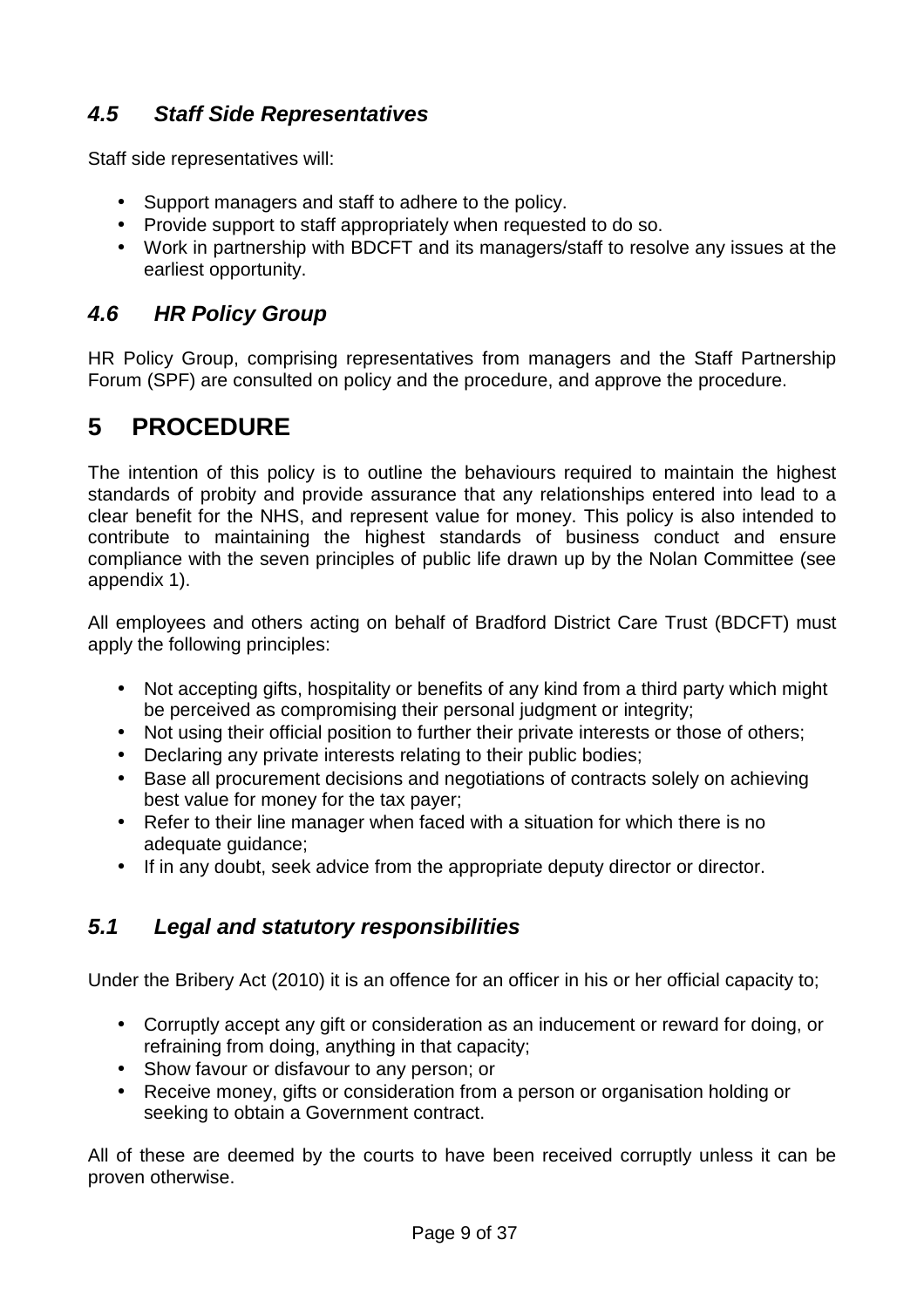The Act also provides that a person is guilty of an offence where:

"They offer, promise or give a financial advantage to another person with the intention of causing that other person to improperly perform, or rewarding that other person for improperly performing, a public or commercial function in any jurisdiction; and there is an expectation that the relevant function is carried out in good faith or where the person performing it is in a position of trust."

The Act also creates a specific offence of directly or indirectly offering, promising or giving a bribe to a foreign public official. To commit this offence a person must intend the bribe to influence the actions of the foreign public official.

## **5.2 Counter Fraud Measures**

All BDCFT staff are expected not to use their position to gain advantage. BDCFT is keen to prevent fraud and encourages staff with concerns or reasonably held suspicions about potentially fraudulent activity or practice, to report these. In accordance with BDCFT's Fraud, Bribery and Corruption Policy staff should inform the nominated Local Counter Fraud Specialist (LCFS) or the Director of Finance immediately, unless the Director of Finance or LCFS is implicated. If that is the case, they should report it to the Chair or Chief Executive, who will decide on the action to be taken.

An employee can contact any Executive or Non-Executive Director of BDCFT to discuss their concerns if they feel unable, for any reason, to report the matter to the LCFS or Director of Finance.

Employees can also call the NHS Fraud and Corruption Reporting Line on free phone 0800 028 40 60. This provides an easily accessible and confidential route for the reporting of genuine suspicions of fraud within or affecting the NHS. All calls are dealt with by experienced trained staff and any caller who wishes to remain anonymous may do so.

Anonymous letters, telephone calls, etc. are occasionally received from individuals who wish to raise matters of concern, but not through official channels. While the suspicions may be erroneous or unsubstantiated, they may also reflect a genuine cause for concern and will always be taken seriously. The LCFS will make sufficient enquiries to establish whether or not there is any foundation to the suspicion that has been raised. An employee should not ignore their suspicions, investigate themselves or tell colleagues or others about their suspicions.

#### **5.3 Hospitality – offered or received offered by BDCFT and its employees or others acting on its behalf**

The organisation or individual receiving the hospitality should never put themselves in a position where there could be any suspicion that their business decisions could have been influenced by accepting hospitality from others.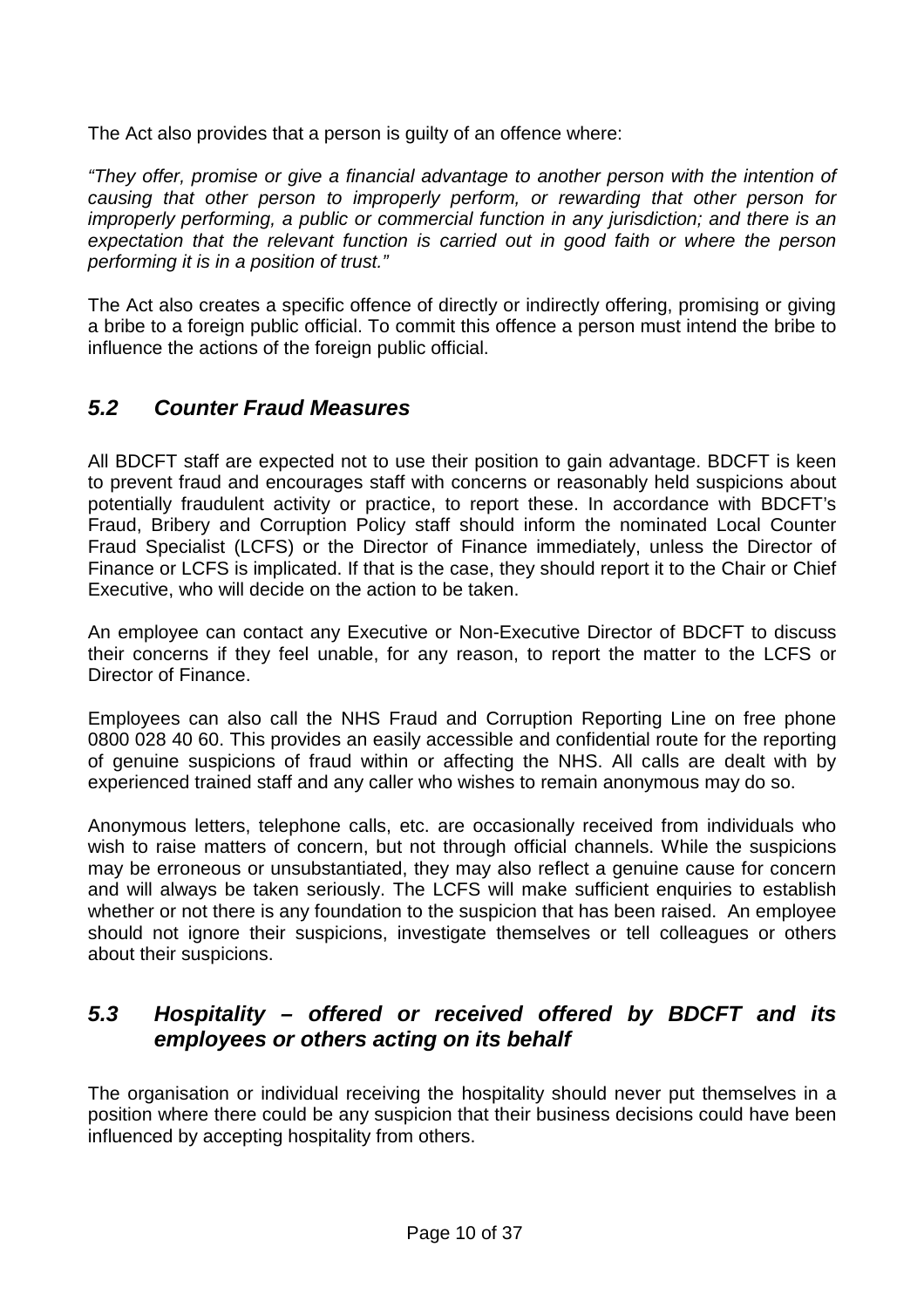There is a need to distinguish between simple, low cost hospitality of a conventional type, for example, a working lunch or evening meal compared with more expensive and elaborate hospitality. There is clearly a need for a sense of balance. Modest hospitality is an accepted courtesy of a business relationship. As a general principle, the frequency and/or scale of any hospitality accepted should not be significantly greater than what BDCFT would normally provide for others in similar circumstances. There is concern that acceptance of frequent, regular or annual invitations to events or functions, particularly from the same source and where a considerable degree of hospitality is involved, may severely test the principles stated earlier and should be refused. However, there may be instances where staff receive invitations to events run by voluntary organisations such as annual conferences or dinners. Attendance at such events is considered an integral element in building and maintaining relationships with these sectors and any hospitality received is likely to be reasonable and proportionate, and therefore acceptable.

It is not necessary for simple low cost hospitality received e.g. tea, coffee, and buffet lunches to be recorded, nor is it necessary to record items of an advertising nature received at training courses, conferences, seminars or part of a "promotional" exercise, e.g. pens, books, folders, etc. The offer and/or acceptance of hospitality which goes beyond simple low cost or conventional type refreshments provided at meetings should be recorded in the gifts, hospitality and sponsorship register (Appendix 2).

The main point is that in accepting hospitality staff need to be aware of, and guard against, the dangers of misrepresentation or perception of favouritism.

It is easier to justify meetings which relate directly to work, but where these happen outside working hours and on purely social occasions then they need to be justified as not being a personal gift or benefit. Where a contract is being negotiated, hospitality of any kind, including attendance of staff at seasonal events hosted by suppliers or contractors, should not be accepted.

## **5.4 Hospitality offered by BDCFT to others**

This would be in circumstances where hospitality is provided to other organisations. The use of NHS funds for hospitality should be carefully considered. All expenditure on these items should be capable of justification to both internal and external auditors as reasonable in the light of accepted practice in the public sector. Any hospitality provided would need to be recorded in the gifts, hospitality and sponsorship registers.

#### **5.5 Gifts**

#### **5.5.1 Cash or cash equivalents**

Offers of cash or cash equivalents made by suppliers, contractors, service users/patients or their relatives to employees or individuals acting on behalf BDCFT should be declined. Instead, the supplier, contractor, patient/service user or relative should be made aware of the charitable fund to receive cash donations for general or specific purposes. Details of the charitable fund are available from the Director of Finance.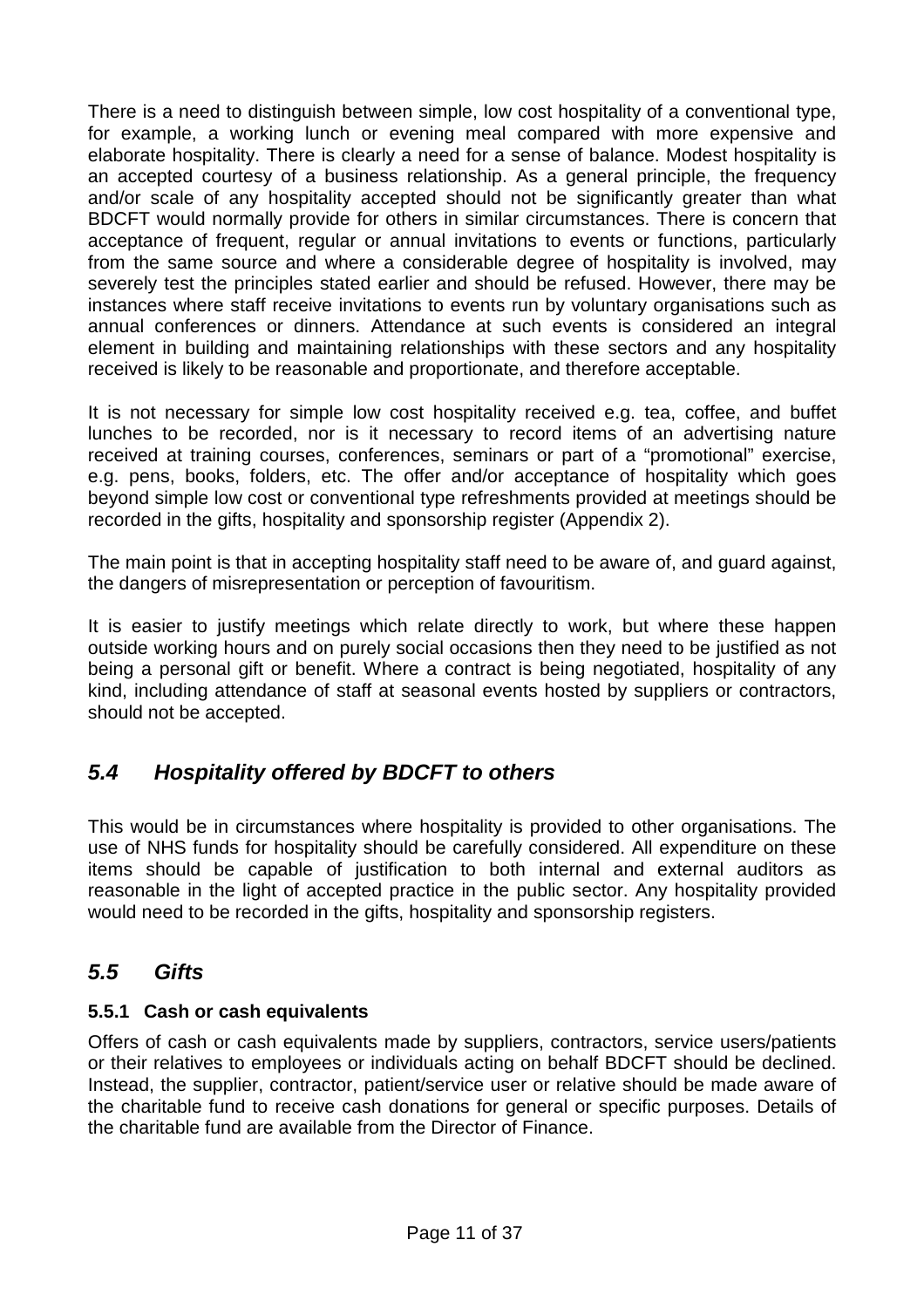#### **5.5.2 Non cash gifts**

Gifts of a small or inexpensive nature of below approximately £25, such as calendars, pens or diaries or other simple or inexpensive items such as flowers and chocolates can be accepted.

It is not necessary to record items of an advertising nature received at training courses, conferences, seminars or part of a "promotional" exercise, e.g. pens, books, folders, etc.

Gifts valued at more than £25 would be considered expensive and/or substantial items which cannot on any account be accepted. These should be firmly but politely declined. If there is any doubt as to whether the acceptance of such an item is appropriate, the matter should be referred to the relevant deputy director.

All offers of any gifts, whether accepted or declined, should be recorded using Appendix 2 and returned to the HR Service Desk at HRSolutions@bdct.nhs.uk.

#### **5.5.3 Exceptional cases**

It is recognised that there are exceptional cases where refusal of a gift will clearly offend a donor, cause embarrassment or appear discourteous. In these cases the donor should be advised that the permission of management will have to be sought as to whether or not the gift can be accepted. The employee should complete Appendix 4 prior to receipt and submit to the relevant deputy director who will decide whether to:

- Allow the recipient to accept the gift; or
- Return the gift to the donor with a suitably worded letter explaining why the gift cannot be accepted; or
- Use or dispose of it, if possible, in BDCFT

All offers of any gifts, whether accepted or declined, should be recorded using Appendix 2 and returned to the HR Service Desk at HRSolutions@bdct.nhs.uk.

## **5.6 Sponsorship**

Where BDCFT organises events, seminars, conferences etc. for which sponsorship is received from any non-NHS source, the organiser of the event must record details of the sponsorship received, including the date and title of the event, the name of the sponsoring organisation and the nature and extent of sponsorship received in the gifts, hospitality and sponsorship register. Where there is any possibility of an impression being created of improper influence on policies or decision making, a director and/or the chief executive must be consulted.

## **5.7 Pharmaceutical partners**

There is clear approach in relation to potential pharmaceutical industry partners. The aim is to enable the creation of ongoing relationships with the pharmaceutical industry that:

• Benefit the local population by improving and maintaining the quality of healthcare;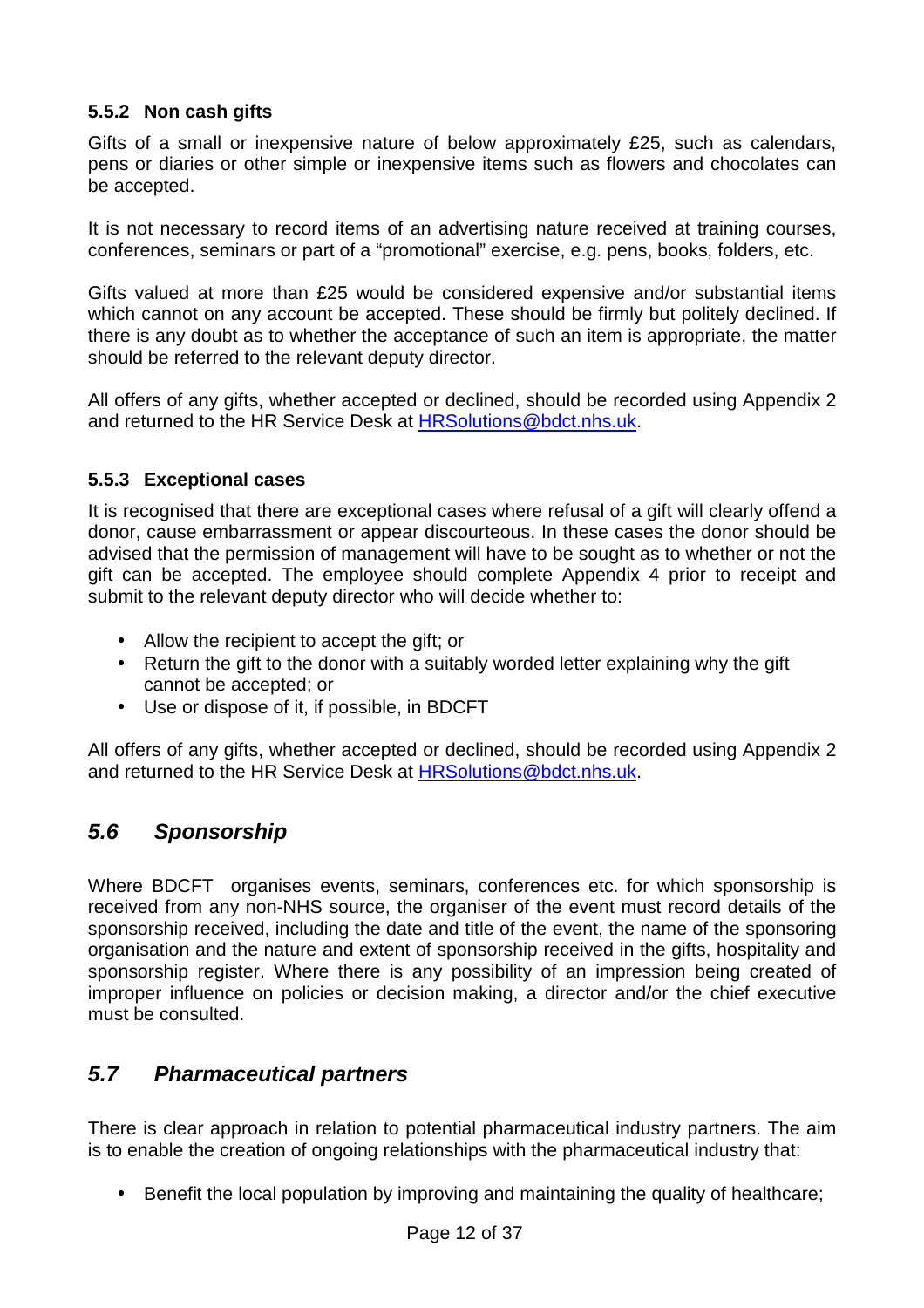- Develop education, training and service opportunities for local healthcare professionals;
- Are transparent and open to public scrutiny and challenge;
- Meet the highest standards of financial, professional and ethical probity. Any such sponsored events must be agreed by the relevant director and recorded in the gifts, hospitality and sponsorship register.

#### **5.8 Lectures, conferences and broadcasts**

Where gifts by the way of fees, ex gratia payments or book tokens or gift vouchers for lectures, broadcasts or similar occurrences are offered, their acceptance should be based on how much of the preparatory work for the event was done in the employee's own time, including annual leave, how much in official working time and the extent to which the resources, other than for example, use of an officially issued laptop at home, were used in the preparation. The guiding principle would be to seek to recover the costs of publicly funded resources used for any non-NHS related events. The following illustrations are by way of example:

- If the preparation was carried out entirely in the individual's own time (for example outside fixed sessional commitments for medical or other clinical staff) and the event took place in the individual's own time at no expense to BDCFT, it would be acceptable for the individual to retain the whole fee, token or other gift and observe appropriate inland revenue guidelines;
- If the preparation was performed wholly in work time, with the use of work related resources, the director of finance should be consulted to determine the need to charge the organisation or body a fee based on the salary costs of the individual and or the use of resources. If the event is carried out in the individual's own time then in addition to any charge for the use of resources, the individual may retain any fee, token or other gift for presenting at the event. It is the employee's responsibility to declare any taxable benefits received to the Inland Revenue.
- If the preparation was carried out and the presentation, delivered in the individual's own time but work related facilities or equipment were used, then the director of finance services should be consulted to determine the need to charge the organisation or body a fee based on the use of resources. In addition to any charge for use of any work related resources, the individual may retain any fee, token or other gift for presenting at the event. If further guidance is needed in this area, the Director of Finance should be contacted.

#### **5.9 Trade or discount cards**

Trade or discount cards (other than those negotiated by BDCFT on behalf of its staff) by which an individual might benefit from the purchase of goods or services at a reduced price are classified as gifts and should be politely declined and, if already accepted, returned to the sender.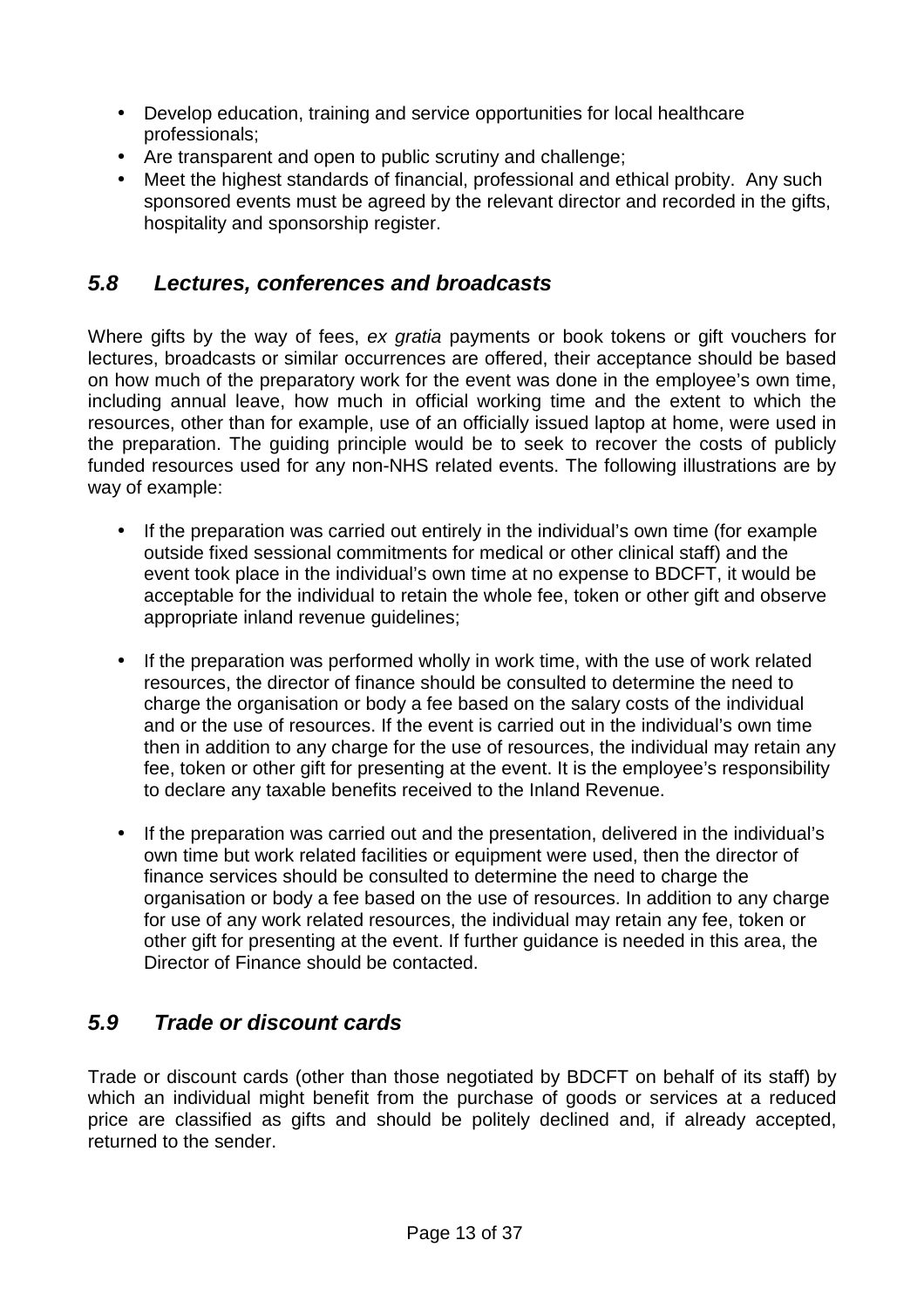#### **5.10 Bribery**

It is an offence for a person to request, agree to receive or accept (either directly or through any other party) a financial or other advantage in connection with the improper performance of a relevant function, irrespective of whether the recipient of the bribe is the same as the person who is to perform, or has performed, the relevant function.

A company or partnership, incorporated or operating in the UK, may be guilty of bribery if a person associated with that organisation takes the offending action. A person performing any services for an organisation (for example, as employee or agent) may be associated with that organisation.

Any member of staff suspected of any activity outlined previously investigated and where appropriate, may be prosecuted in accordance with the Bribery Act 2010.

On summary conviction, the penalties for these offences include a fine of up to £5,000 and (in the case of individuals) imprisonment for up to 12 months. On conviction on indictment, these penalties increase to an unlimited fine and (in the case of individuals) imprisonment for up to 10 years.

All members of staff have a responsibility to report any instances of bribery, or suspected bribery, as outlined previously, to their line manager.

#### **5.11 Gifts, hospitality and sponsorship register**

A gift, hospitality and sponsorship register has been established and is held by Human Resources. An example register is shown in Appendix 2.

The register is used to record all offers of and acceptance of gifts, hospitality or sponsorship in accordance with this policy, whether accepted or declined.

It is not necessary for small or inexpensive gifts or simple low cost hospitality received e.g. tea, coffee, and buffet lunches to be recorded, nor is it necessary to record items of an advertising nature received at training courses, conferences, seminars or part of a "promotional" exercise, e.g. pens, books, folders, etc.

All other offers or receipts of gifts, hospitality or sponsorship, referred to previously, whether accepted or declined need to be recorded using Appendix 2 and returned to the HR Service Desk at HRSolutions@bdct.nhs.uk.

The employee should complete Appendix 4 preferably prior to the event for gifts, hospitality or sponsorship valued in excess of £25 and submit to the relevant deputy director who will decide whether to:

- Allow the recipient to accept the gift; or
- Return the gift to the donor with a suitably worded letter explaining why the gift cannot be accepted; or
- Use or dispose of it, if possible, in BDCFT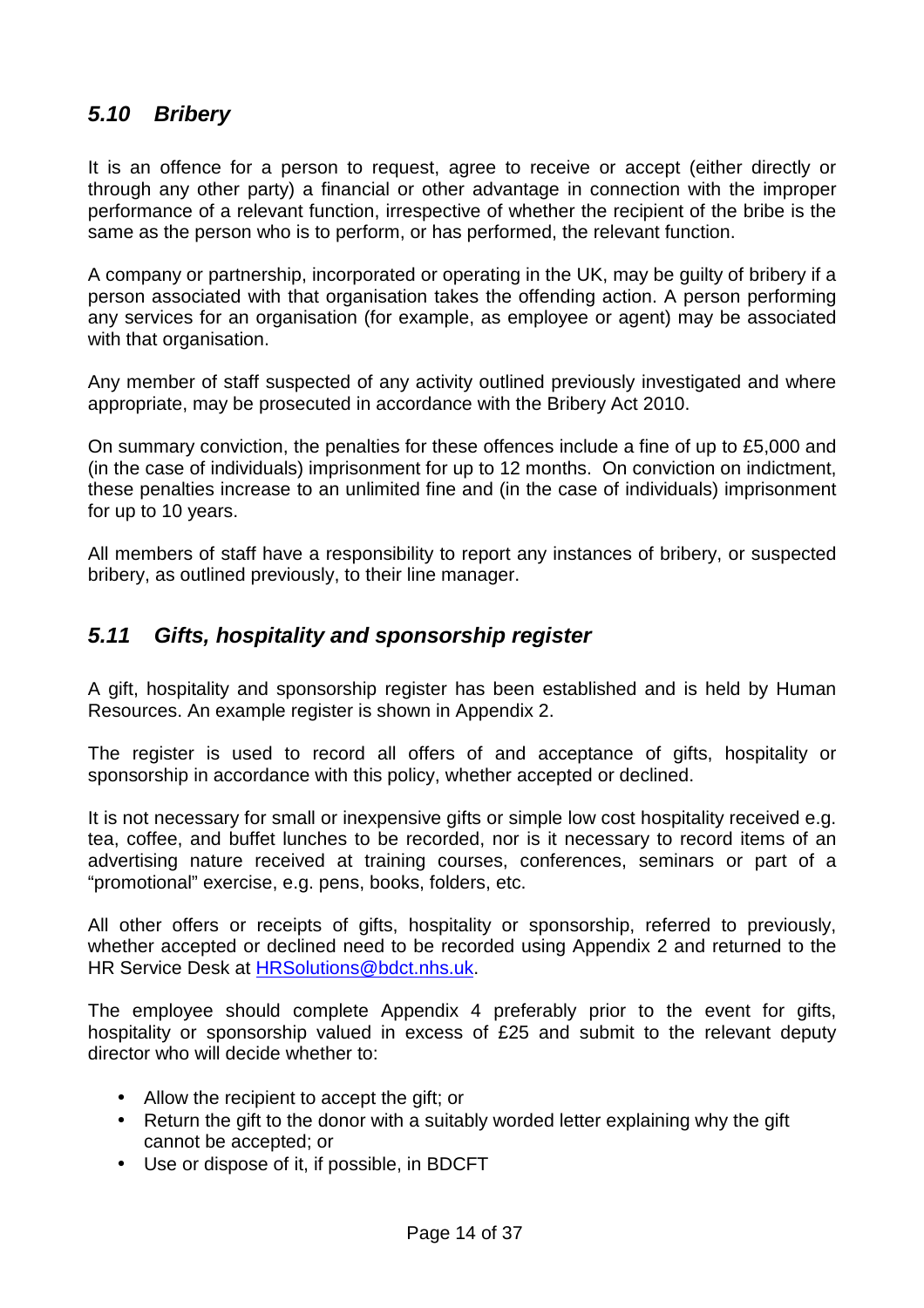Where in doubt about whether an offer or receipt of a gift, hospitality or sponsorship is acceptable, advice should be sought from the relevant deputy director or Trust Secretary.

#### **5.12 Declarations of Interest**

A Declaration of Interest and Outside Employment register has been established and is held by Human Resources. An example register is shown in Appendix 3.

All Trust staff should declare any interests that arise in the course of conducting Trust business which are relevant and material to BDCFT Board. BDCFT is required to maintain a register of interests to record formally declarations of interests of members of the Board and Executive members.

All staff must declare any interest, either on appointment or when the interest is acquired, which may influence, or may be perceived to influence, their judgment. Such interests include personal direct and indirect financial interests and those of close family members e.g. spouse, sibling; if in doubt staff are encouraged to declare and / or seek advice from HR.

The declaration should be made by completing the attached form (Appendix 5) for Non-Executive and Executive Directors and sending it to BDCFT Secretary. The information supplied will be held on a register of interests, which will, if requested, be made available for public scrutiny. Non-Executive and Executive Directors who do not have any interests to declare are required to send a nil return. All submissions must be made directly by the Non-Executive and Executive Directors and not via a Personal Assistant.

All Trust staff other than Non-Executive and Executive Directors (who shall submit returns as set out above, will also be required to complete a declaration of interest (Appendix 6) to be sent to Human Resources. Declaration of Interests should be reviewed and submitted annually to HR. All staff on Agenda for Change pay bands 8A and above and Medical and Dental staff are required to send a nil return. Any outstanding returns will be escalated to Trust deputy directors at the end of the revalidation period which will be clearly communicated.

HR should be informed of the end date of any declared interests as soon as possible.

All forms should be shared with the employee's line manager prior to submission to HR in order that any declared interests can be reviewed to ensure outside interests can be discussed and managed by BDCFT as appropriate. Managers who require advice / guidance on outside interests should speak with Human Resources. All completed forms submitted to HR will be reviewed by the HR team; any forms relating to Medical personnel will be reviewed by the Medical Director.

#### **5.13 Outside Employment and Private Practice**

A Declaration of Interest and Outside Employment register has been established and is held by Human Resources. An example register is shown in Appendix 3.

Employees of BDCFT are required to inform BDCFT if they are engaged in or wish to engage in outside employment in addition to their work with BDCFT (Appendix 6). The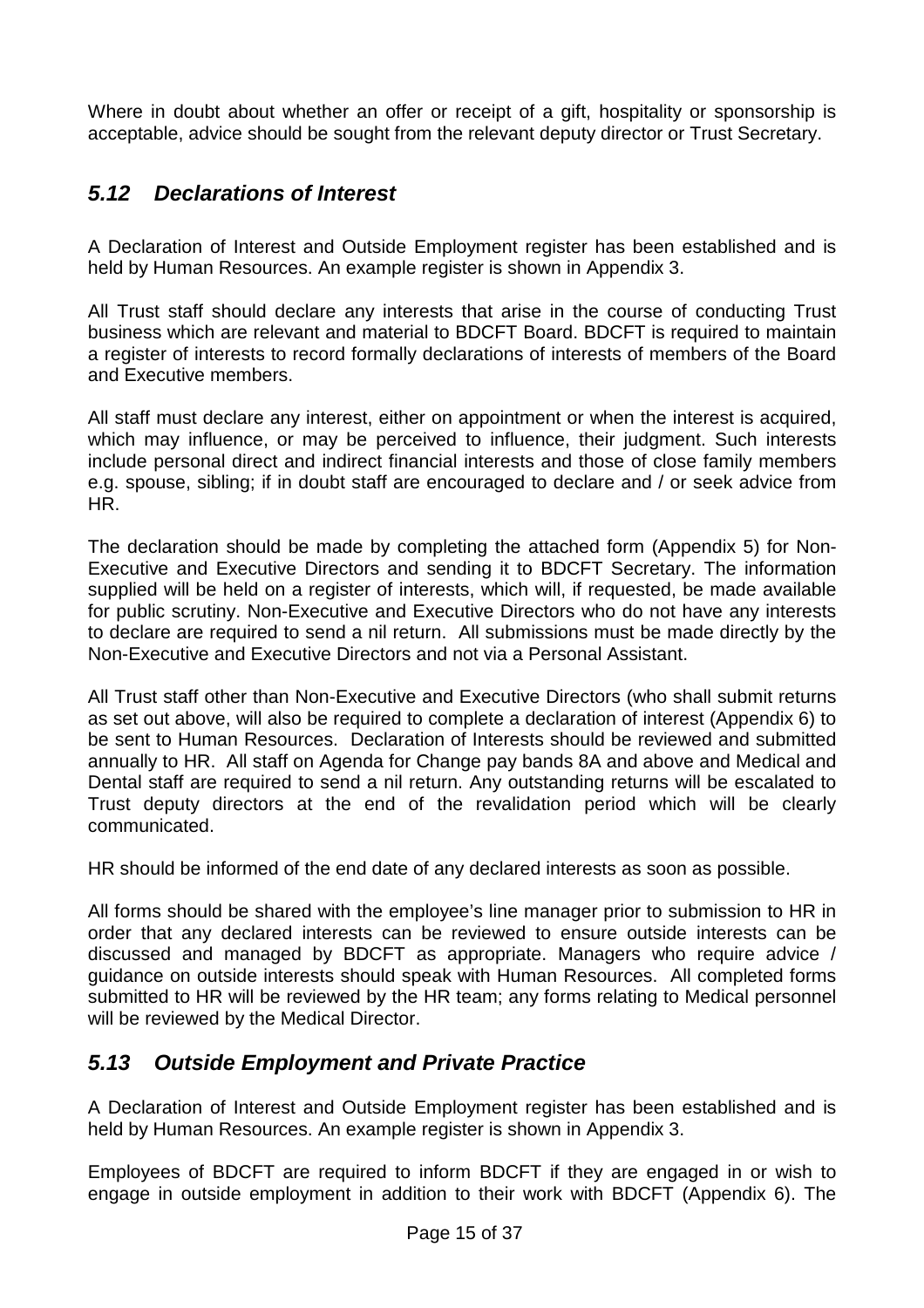purpose of this is to ensure that BDCFT is aware of any potential conflict of interest with their Trust employment. Examples of work which might conflict with the business of BDCFT include:

- Employment with another NHS body.
- Employment with another organisation which might be in a position to supply goods / services to BDCFT.
- Self-employment, including private practice, in a capacity which might conflict with the work of BDCFT or which might be in a position to supply goods/services to BDCFT.

HR will send an annual reminder to all staff about this requirement. Permission to engage in outside employment/private practice will be required and BDCFT reserves the right to refuse permission where it believes conflict will arise. This should be requested and reviewed by the line manager using Appendix 6. Individuals have the option to work more than 48 hours per week and should complete Section D of Appendix F if they so wish. Consideration should be given to the number of hours worked so that individuals are not potentially endangering themselves, service users or colleagues. Employees and managers should refer to the Working Time Directive Policy and Procedure for more guidance.

Directors and Consultants in Public Health Medicine employed under the Terms and Conditions of Community Medical and Dental Officers and members are permitted to carry out private practice in NHS hospitals subject to the conditions outlined in the handbook 'A Guide to the management of Private Practice in the NHS' and PM(79) 11.

All forms should be shared with the employee's line manager prior to submission to HR in order that any declarations can be reviewed to ensure outside employments can be discussed and managed by BDCFT as appropriate. Managers who require advice / guidance on outside employment should speak with Human Resources. All completed forms submitted to HR will be reviewed by the HR team; any forms relating to Medical personnel will be reviewed by the Medical Director.

All declarations of outside interest are to be reviewed on an annual basis and end dates supplied as soon as practicable.

## **5.14 Raising Concerns**

Trust staff who wish to report suspected or known breaches of this policy should inform the relevant director; this can also be done via your line manager, Human Resources or your Staff Side representative. All such notifications will be held in the strictest confidence and the person notifying the relevant director can expect a full explanation of any decisions taken as a result of any investigation. For further information and guidance staff should refer to the Hearing Concerns of Workers Policy.

## **6 DOCUMENT DEVELOPMENT**

The Senior HR Team is responsible for the development and subsequent review of this policy.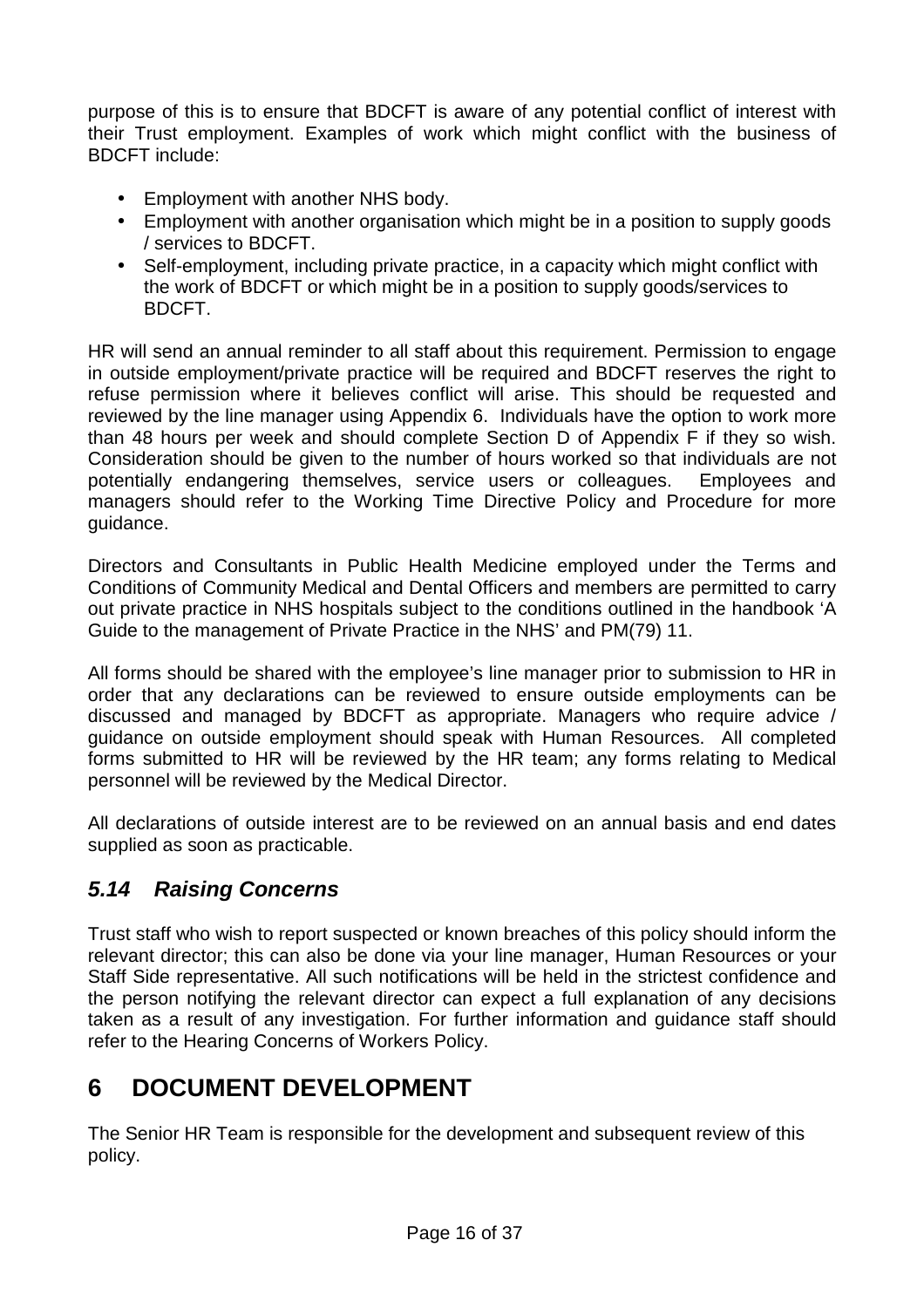## **7 EQUALITY IMPACT ASSESSMENT**

BDCFT has no intent to discriminate and endeavours to develop and implement policies that meet the diverse needs of our workforce and the people we serve, ensuring that none are placed at a disadvantage over others. Our philosophy and commitment to care goes above and beyond our legal duty to enable us to provide high-quality services. Our Equality Analysis and equality monitoring is a core service improvement tool which enables the organisation to address the needs of disadvantaged groups. The aim of Equality Analysis is to remove or minimise disadvantages suffered by people because of their protected characteristics.

An impact assessment has been undertaken to consider the need and assess the impact of this policy and is evidenced at Appendix B of this template.

## **8 TRAINING NEEDS ANALYSIS**

BDCFT is committed to high quality targeted training and effective communication to support this policy. BDCFT recognises that training capacity can fluctuate and will depend on resources available. As such based on an assessment of capacity and risk, the training needs analysis will identify the high priority groups for training. The objective of the training to implement this policy is to meet training to this group over the time frequency stated. The focus of Trust monitoring will be on this group over the agreed period or lifetime of the policy.

Issues relating to capacity to meet training needs for the high priority group will be escalated by the policy lead to the relevant Director for action to mitigate the risk and inclusion on the appropriate risk register.

For a detailed account of training numbers, costs and action plan please refer to BDCFT's Training and Study Leave Policy.

## **9 CONSULTATION, APPROVAL AND RATIFICATION**

#### **9.1 Consultation**

The following groups have and will continue to be consulted about the development and review of this policy:

| <b>Stakeholder</b>              | <b>Level of involvement</b>         |
|---------------------------------|-------------------------------------|
| West Yorkshire Audit Consortium | Audit recommendations & action plan |
| <b>HR Policy Group</b>          | Comment and agree                   |
| Staff Side                      | Comment and agree                   |
| Non-Clinical Policy Group       | Approval and ratification           |

## **9.2 Approval**

This document was provided to the HR Policy Group for approval and was approved on the date set out on its front sheet.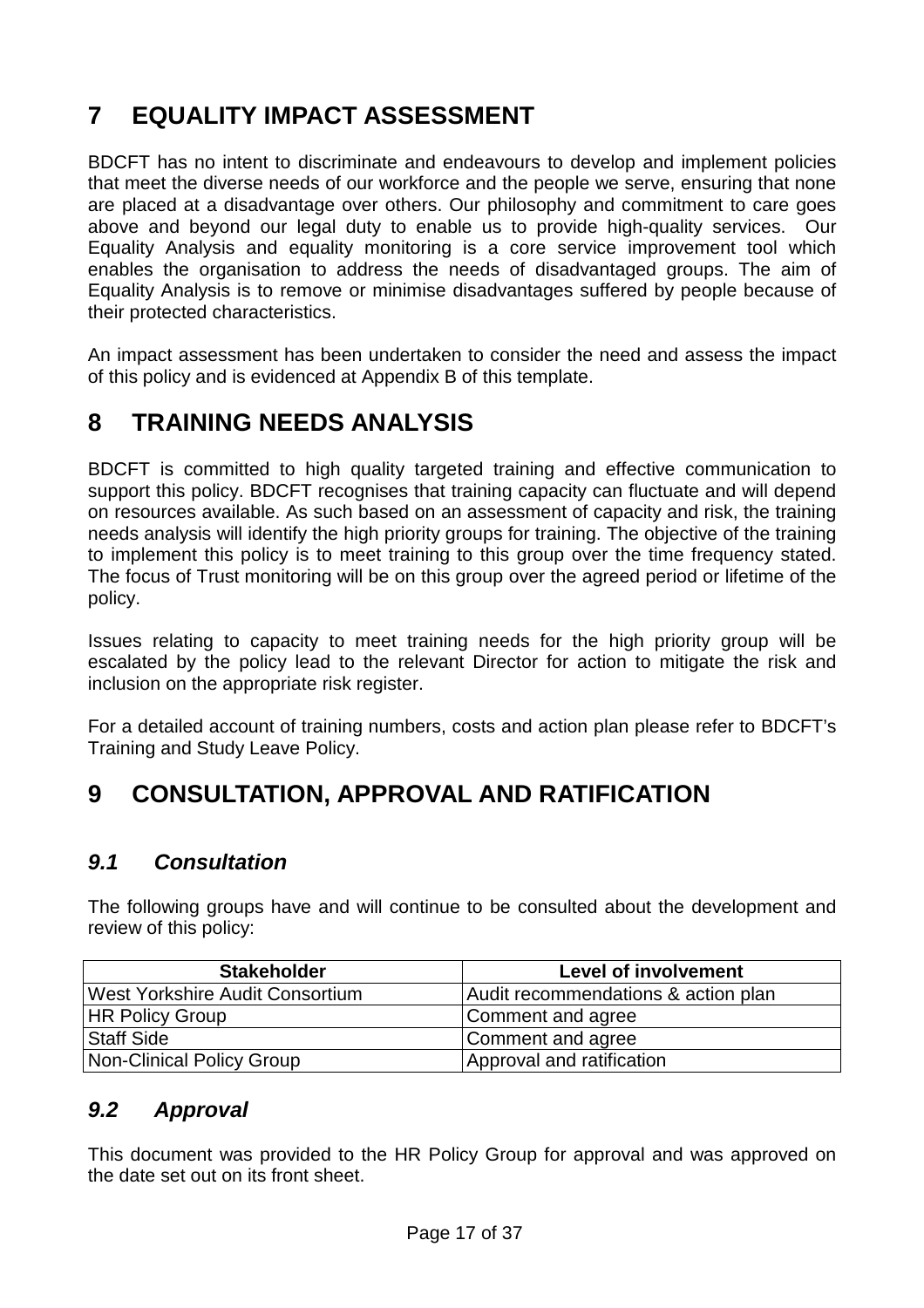## **9.3 Ratification**

This document was provided to the Non-Clinical Policy Group for ratification and was ratified on the date set out on its front sheet.

## **10 REVIEW**

The HR Policy Group will undertake a review of this document 3 years following its ratification unless new national policy or statutory guidance is issued in the interim that significantly affects it. It is the duty of Trust staff to ensure that the document author is made cognisant of any such changes they become aware of so that the matter can be dealt with through the policy review process.

## **11 DISSEMINATION AND IMPLEMENTATION**

The Standards of Business Conduct, Bribery, Gifts, Hospitality and Outside Employment Policy & Procedure will be disseminated via the policies pages on Bradford District Care Trust's 'Connect'.

Staff new to BDCFT will be directed to this policy and procedure on appointment and an initial declaration required as part of the recruitment process.

Further responsibilities for dissemination are listed on page 2 of this document and for implementation in the duties section.

## **12 MONITORING COMPLIANCE AND EFFECTIVENESS**

| <b>Criteria</b> | <b>Evidence</b><br>identified to<br>indicate<br>compliance<br>with policy | <b>Method of</b><br>monitoring, i.e.<br>how/where will<br>this be<br>gathered? | <b>Frequency of</b><br>monitoring | Lead<br>responsible for<br>monitoring     |
|-----------------|---------------------------------------------------------------------------|--------------------------------------------------------------------------------|-----------------------------------|-------------------------------------------|
| <b>Duties</b>   | EMT: Annual<br>Report &<br><b>Accounts</b>                                | Annual report                                                                  | Annually                          | Head of HR<br>performance and<br>planning |

## **13 REFERENCES**

- Declaration of Interests, Gifts & Hospitality Audit; December 2014; West Yorkshire Audit Consortium.
- The 1995 Nolan Committee's Report of Standards in Public Life
- Bribery Act 2010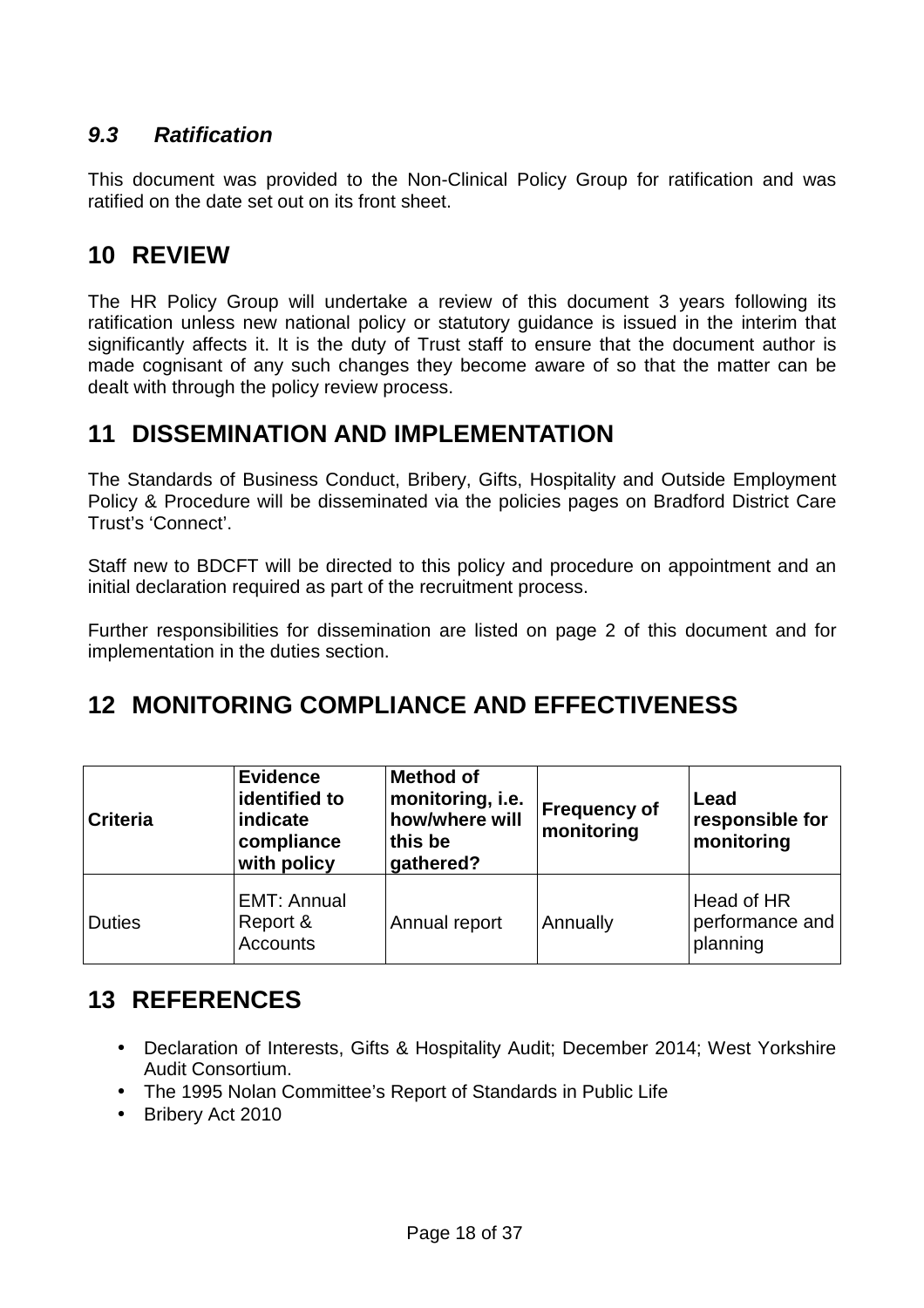## **14 ASSOCIATED DOCUMENTATION**

In respect of this policy, specific related Procedural Documents / Trust documents are:

- BDCFT's Corporate Governance Manual
- Code of Conduct for Managers
- Hearing Concerns of Workers Policy and Procedure
- Disciplinary Policy and Procedure
- Corporate Governance Codes of Conduct and Accountability
- Consultant Job Planning Policy & Procedure
- Working Time Directive Policy & Procedure
- Recruitment & Selection Policy & Procedure
- Fraud, Bribery and Corruption Policy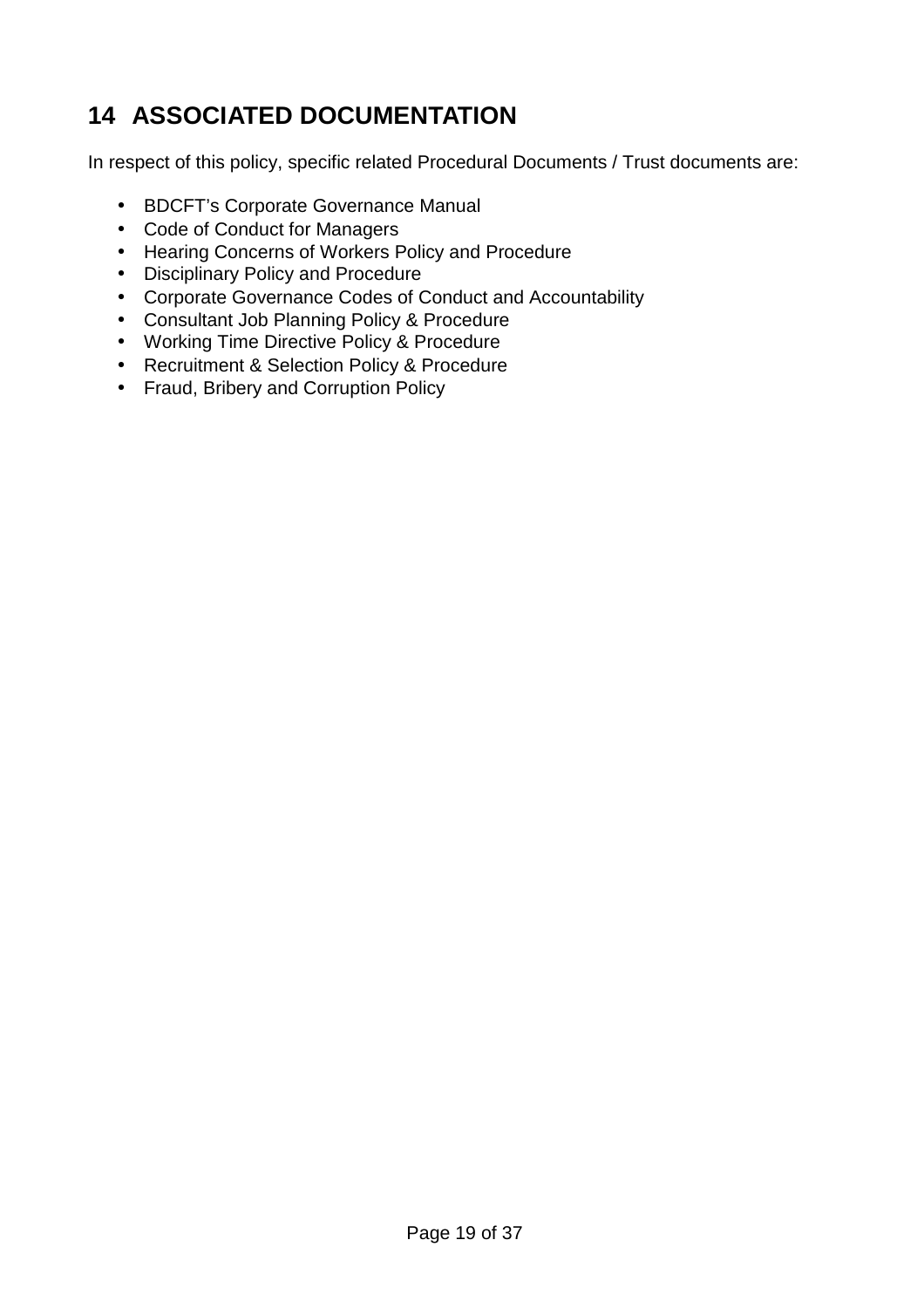## **15 APPENDIX A: COMPLIANCE CHECKLIST**

To be completed and attached to any document which guides practice when submitted to the appropriate committee for consideration and approval.

|    | Title of document being reviewed:                                                                                                                                                                | Yes/No/<br><b>Unsure</b> | <b>Comments</b> |
|----|--------------------------------------------------------------------------------------------------------------------------------------------------------------------------------------------------|--------------------------|-----------------|
| 1. | <b>Title</b>                                                                                                                                                                                     |                          |                 |
|    | Is the title clear and unambiguous?                                                                                                                                                              | Yes                      |                 |
|    | Is it clear whether the document is a<br>guideline, policy, protocol or standard?                                                                                                                | Yes                      |                 |
| 2. | Rationale                                                                                                                                                                                        |                          |                 |
|    | Are reasons for development of the<br>document stated?                                                                                                                                           | Yes                      |                 |
| 3. | <b>Development Process</b>                                                                                                                                                                       |                          |                 |
|    | Is the method described in brief?                                                                                                                                                                | Yes                      |                 |
|    | Are people involved in the development<br>identified?                                                                                                                                            | Yes                      |                 |
|    | Do you feel a reasonable attempt has been<br>made to ensure relevant expertise has Yes<br>been used?                                                                                             |                          |                 |
|    | Is there evidence of consultation with<br>stakeholders and users?                                                                                                                                | Yes                      |                 |
|    | Have the requirements of the following<br>been taken into account where applicable:<br><b>Mental Health Act</b><br><b>Mental Capacity Act</b><br>Care Programme<br>Approach<br>(CPA)<br>Guidance | Yes                      |                 |
| 4. | Content                                                                                                                                                                                          |                          |                 |
|    | Is the objective of the document clear?                                                                                                                                                          | Yes                      |                 |
|    | ls<br>the<br>target<br>population<br>clear<br>and<br>unambiguous?                                                                                                                                | Yes                      |                 |
|    | Are the intended outcomes described?                                                                                                                                                             | Yes                      |                 |
|    | the<br>Are<br>statements<br>clear<br>and<br>unambiguous?                                                                                                                                         | Yes                      |                 |
| 5. | <b>Evidence Base</b>                                                                                                                                                                             |                          |                 |
|    | Is the type of evidence to support the<br>document identified explicitly?                                                                                                                        | Yes                      |                 |
|    | Are key references cited?                                                                                                                                                                        | Yes                      |                 |
|    | Are the references cited in full?                                                                                                                                                                | Yes                      |                 |
|    | Are supporting documents referenced?                                                                                                                                                             | Yes                      |                 |
| 6. | Approval                                                                                                                                                                                         |                          |                 |
|    | <b>Does</b><br>document<br>identify<br>which<br>the<br>committee/group will approve it?                                                                                                          | Yes                      |                 |
|    | Human<br>lf<br>appropriate have the joint<br>Resources/staff<br>side<br>committee<br>equivalent) approved the document?                                                                          | (or $Y$ es               |                 |
| 7. | Dissemination and Implementation                                                                                                                                                                 |                          |                 |
|    | Is there an outline/plan to identify how this<br>will be done?                                                                                                                                   | Yes                      |                 |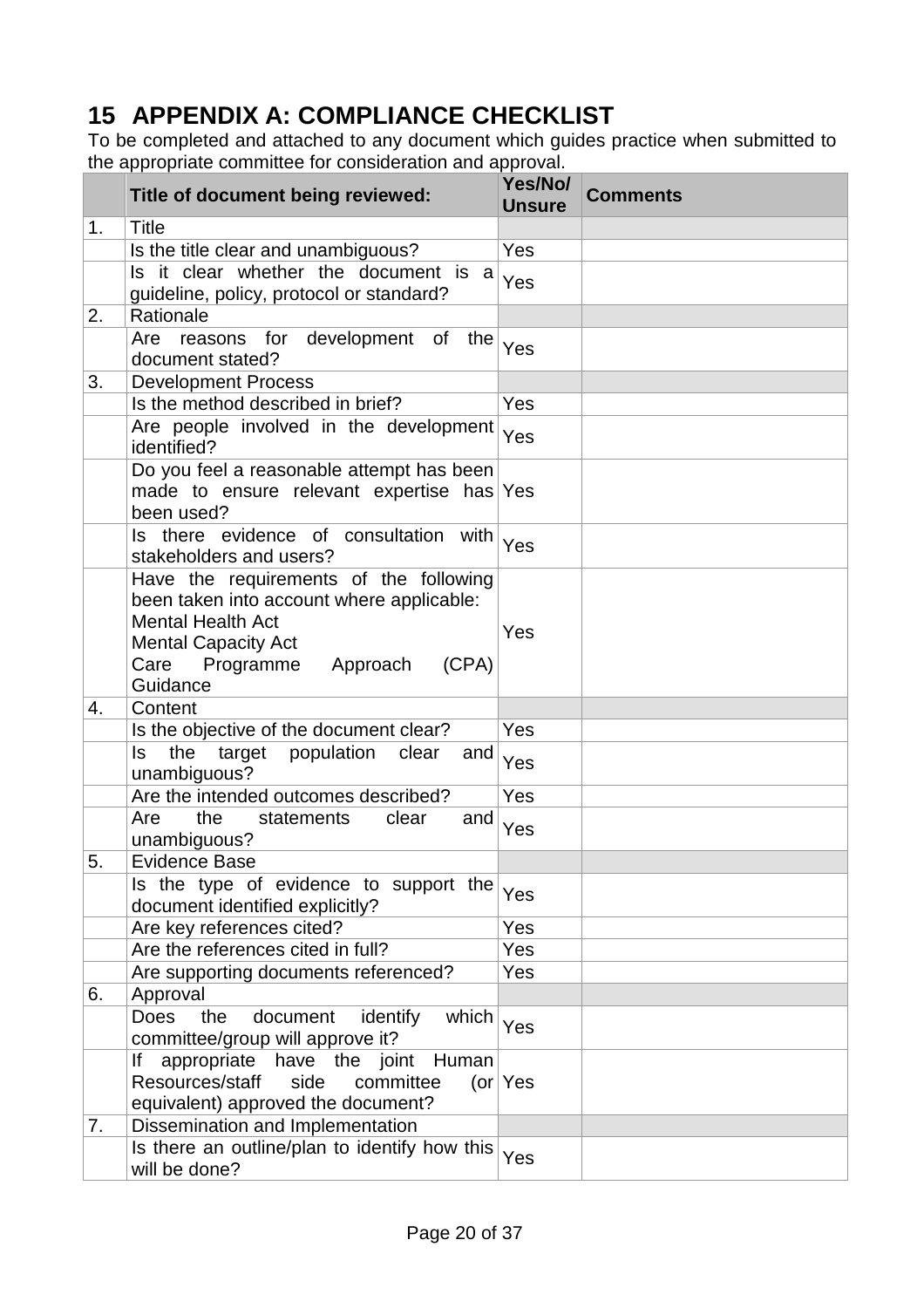|     | Title of document being reviewed:                                                                                                                          | Yes/No/<br><b>Unsure</b> | <b>Comments</b> |
|-----|------------------------------------------------------------------------------------------------------------------------------------------------------------|--------------------------|-----------------|
|     | Does the plan include the necessary<br>training/support to ensure compliance?                                                                              | Yes                      |                 |
|     | Is the Training Needs Analysis completed                                                                                                                   | Yes                      |                 |
| 8.  | <b>Document Control</b>                                                                                                                                    |                          |                 |
|     | Does the document identify where it will be<br>held?                                                                                                       | Yes                      |                 |
|     | archiving<br>Have<br>arrangements<br>for<br>superseded documents been addressed?                                                                           | Yes                      |                 |
| 9.  | Monitor<br>Process to<br>Compliance<br>and<br><b>Effectiveness</b>                                                                                         |                          |                 |
|     | Are there measurable standards or KPIs to<br>support the monitoring of compliance with Yes<br>and effectiveness of the document?                           |                          |                 |
|     | Is there a plan to review or audit<br>compliance with the document?                                                                                        | <b>Yes</b>               |                 |
|     | Does the above plan include the minimum<br>monitoring requirements<br><b>NHSLA</b><br>applicable)                                                          | (ii N/A)                 |                 |
| 10. | <b>Review Date</b>                                                                                                                                         |                          |                 |
|     | Is the review date identified?                                                                                                                             | <b>Yes</b>               |                 |
|     | Is the frequency of review identified? If so<br>is it acceptable?                                                                                          | Yes                      |                 |
| 11. | Overall Responsibility for the Document                                                                                                                    |                          |                 |
|     | Is it clear who will be responsible for co-<br>ordinating<br>the<br>dissemination,   <sub>Yes</sub><br>implementation and review<br>of<br>the<br>document? |                          |                 |

| <b>Individual Approval</b>                                                                  |                                                              |      |  |
|---------------------------------------------------------------------------------------------|--------------------------------------------------------------|------|--|
| If you are happy to approve this document, please sign and date it and forward to the chair |                                                              |      |  |
|                                                                                             | of the committee/group where it will receive final approval. |      |  |
| Name                                                                                        |                                                              | Date |  |
| Signature                                                                                   |                                                              |      |  |
| <b>Committee Approval</b>                                                                   |                                                              |      |  |
| If the committee is happy to approve this document, please sign and date it and forward     |                                                              |      |  |
| copies to the person with responsibility for disseminating and implementing the document    |                                                              |      |  |
| and the person who is responsible for maintaining the organisation's database of approved   |                                                              |      |  |
| documents.                                                                                  |                                                              |      |  |
| Name                                                                                        |                                                              | Date |  |
| Signature                                                                                   |                                                              |      |  |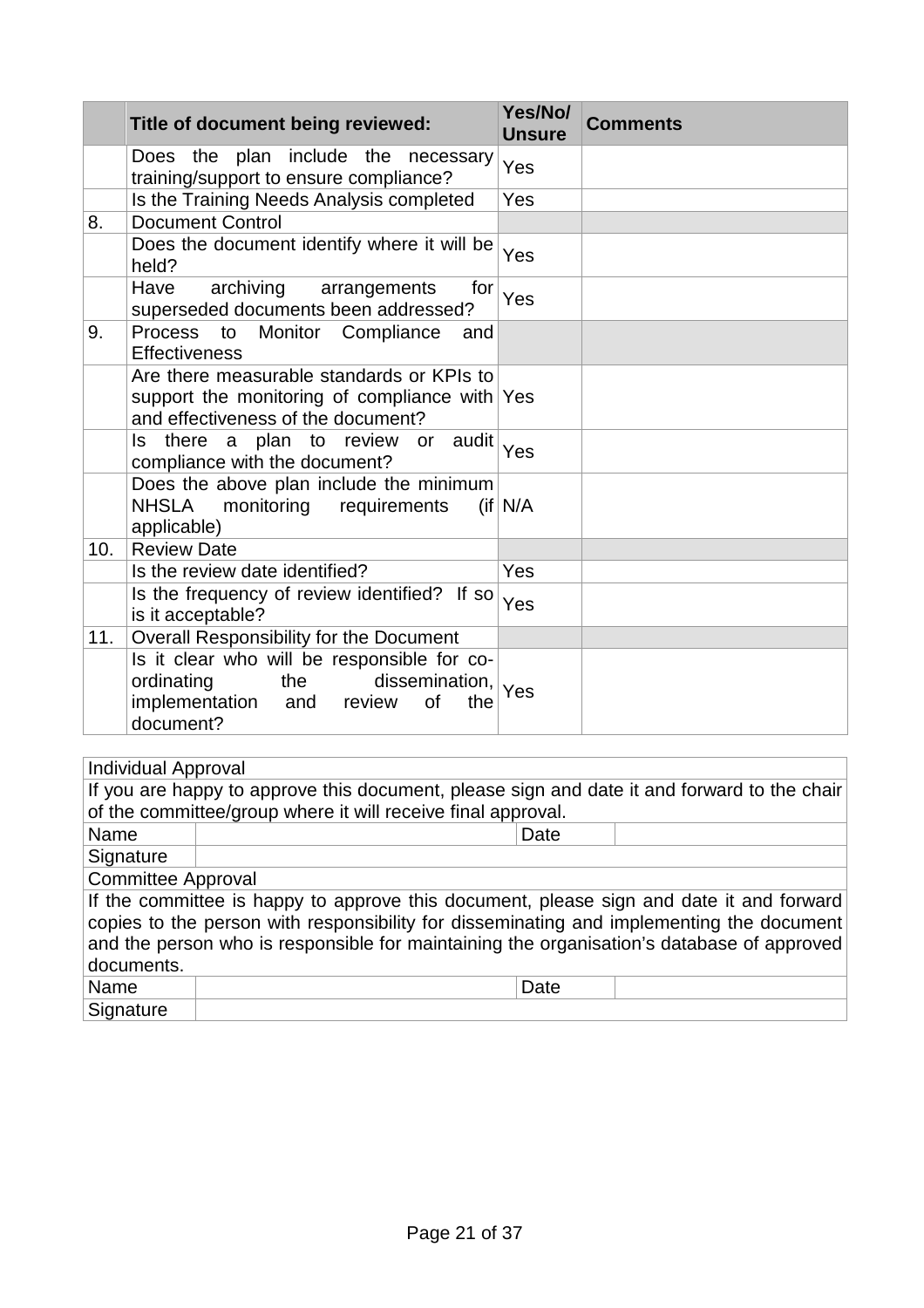## **16 APPENDIX B: EQUALITY IMPACT ASSESSMENT**

| Area                         | <b>Response</b>                                                                                                                                                                                                                                                                                                                                                                                                               |  |
|------------------------------|-------------------------------------------------------------------------------------------------------------------------------------------------------------------------------------------------------------------------------------------------------------------------------------------------------------------------------------------------------------------------------------------------------------------------------|--|
| <b>Policy</b>                | Standards of Business Conduct, Bribery, Gifts, Hospitality                                                                                                                                                                                                                                                                                                                                                                    |  |
|                              | and Outside Employment                                                                                                                                                                                                                                                                                                                                                                                                        |  |
| <b>Manager</b>               | <b>Claire White</b>                                                                                                                                                                                                                                                                                                                                                                                                           |  |
| <b>Directorate</b>           | <b>Human Resources</b>                                                                                                                                                                                                                                                                                                                                                                                                        |  |
| <b>Date</b>                  | 21 May 2015                                                                                                                                                                                                                                                                                                                                                                                                                   |  |
| <b>Review date</b>           | 21 May 2018                                                                                                                                                                                                                                                                                                                                                                                                                   |  |
| <b>Purpose of Policy</b>     | This policy covers all business activities of, and employees<br>or others acting on behalf of BDCFT. The policy provides<br>guidance and advice on the offer and or receipt of gifts,<br>hospitality, sponsorship, or the provision gifts, hospitality or<br>sponsorship to others in connection with business activities<br>and outside employment. It also provides guidance on the<br>application of the Bribery Act 2010. |  |
| <b>Associated frameworks</b> | <b>None</b>                                                                                                                                                                                                                                                                                                                                                                                                                   |  |
| e.g. national targets NSF's  |                                                                                                                                                                                                                                                                                                                                                                                                                               |  |
| Who does it affect           | All staff                                                                                                                                                                                                                                                                                                                                                                                                                     |  |
| <b>Consultation process</b>  | With HR policy group including managers, staff side                                                                                                                                                                                                                                                                                                                                                                           |  |
| carried out                  | representatives and service user and carer representatives                                                                                                                                                                                                                                                                                                                                                                    |  |
| <b>QA Approved by</b>        | <b>Wendy Harrison</b>                                                                                                                                                                                                                                                                                                                                                                                                         |  |

| <b>Equality protected</b><br>characteristic | <b>Impact</b><br><b>Positive</b> | Impact<br><b>Negative</b> | <b>Rationale for response</b>                                                                                                                                                                                                                                   |
|---------------------------------------------|----------------------------------|---------------------------|-----------------------------------------------------------------------------------------------------------------------------------------------------------------------------------------------------------------------------------------------------------------|
| Age                                         | Yes                              |                           | There is currently no information that indicates<br>that this document will disadvantage or have a<br>negative impact on this group if implemented and<br>operated in a manner that is laid within this<br>document. We have had no feedback of any<br>concern. |
| <b>Disability</b>                           | Yes                              |                           | There is currently no information that indicates<br>that this document will disadvantage or have a<br>negative impact on this group if implemented and<br>operated in a manner that is laid within this<br>document. We have had no feedback of any<br>concern. |
| Gender<br>Reassignment                      | Yes                              |                           | There is currently no information that indicates<br>that this document will disadvantage or have a<br>negative impact on this group if implemented and<br>operated in a manner that is laid within this<br>document. We have had no feedback of any<br>concern. |
| Race                                        | Yes                              |                           | There is currently no information that indicates<br>that this document will disadvantage or have a<br>negative impact on this group if implemented and<br>operated in a manner that is laid within this<br>document. We have had no feedback of any<br>concern. |
| Religion<br><b>Belief</b>                   | or Yes                           |                           | There is currently no information that indicates<br>that this document will disadvantage or have a<br>negative impact on this group if implemented and                                                                                                          |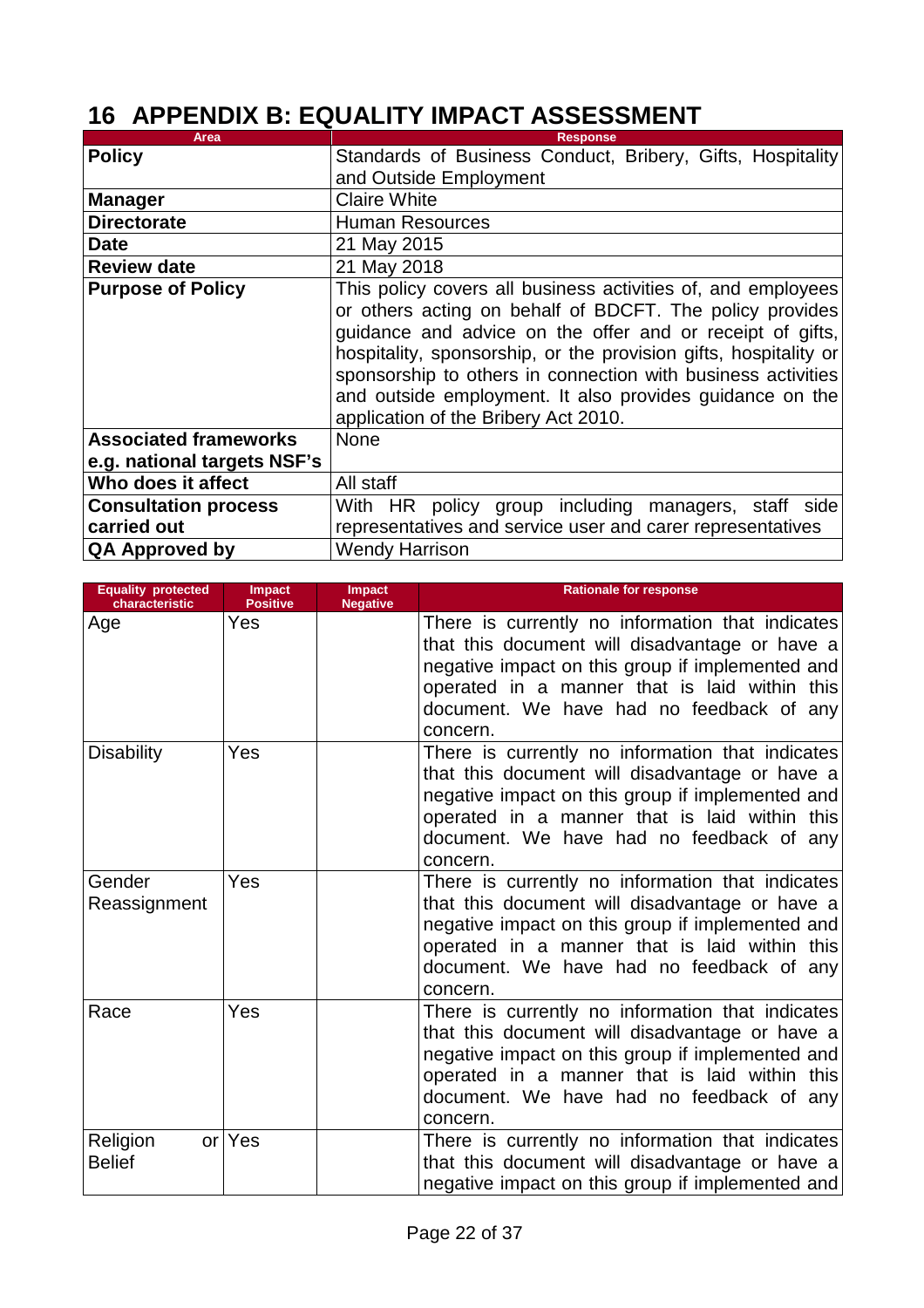| <b>Equality protected</b><br>characteristic | <b>Impact</b><br><b>Positive</b> | <b>Impact</b><br><b>Negative</b> | <b>Rationale for response</b>                    |
|---------------------------------------------|----------------------------------|----------------------------------|--------------------------------------------------|
|                                             |                                  |                                  | operated in a manner that is laid within this    |
|                                             |                                  |                                  | document. We have had no feedback of any         |
|                                             |                                  |                                  | concern.                                         |
| Pregnancy                                   | & Yes                            |                                  | There is currently no information that indicates |
| <b>Maternity</b>                            |                                  |                                  | that this document will disadvantage or have a   |
|                                             |                                  |                                  | negative impact on this group if implemented and |
|                                             |                                  |                                  | operated in a manner that is laid within this    |
|                                             |                                  |                                  | document. We have had no feedback of any         |
|                                             |                                  |                                  | concern.                                         |
| Sex                                         | Yes                              |                                  | There is currently no information that indicates |
|                                             |                                  |                                  | that this document will disadvantage or have a   |
|                                             |                                  |                                  | negative impact on this group if implemented and |
|                                             |                                  |                                  | operated in a manner that is laid within this    |
|                                             |                                  |                                  | document. We have had no feedback of any         |
|                                             |                                  |                                  | concern.                                         |
| Sexual                                      | Yes                              |                                  | There is currently no information that indicates |
| Orientation                                 |                                  |                                  | that this document will disadvantage or have a   |
|                                             |                                  |                                  | negative impact on this group if implemented and |
|                                             |                                  |                                  | operated in a manner that is laid within this    |
|                                             |                                  |                                  | document. We have had no feedback of any         |
|                                             |                                  |                                  | concern.                                         |

| <b>Equality Analysis SIGN-OFF</b>              |                                                                                                                                                                                                            |  |
|------------------------------------------------|------------------------------------------------------------------------------------------------------------------------------------------------------------------------------------------------------------|--|
| which are both highly significant and illegal? | Have any adverse impacts been identified on any equality groups No                                                                                                                                         |  |
| accurate?                                      | Are you satisfied that the conclusions of the EqIA Screening are Yes<br>BDCFT will publish a summary of the impact analysis carried out<br>to meet the duty and make this available to the public on BDCFT |  |
| Internet site.                                 |                                                                                                                                                                                                            |  |
| Completed by Manager                           |                                                                                                                                                                                                            |  |
| Q A approved                                   |                                                                                                                                                                                                            |  |
| Director approved                              | Sandra Knight                                                                                                                                                                                              |  |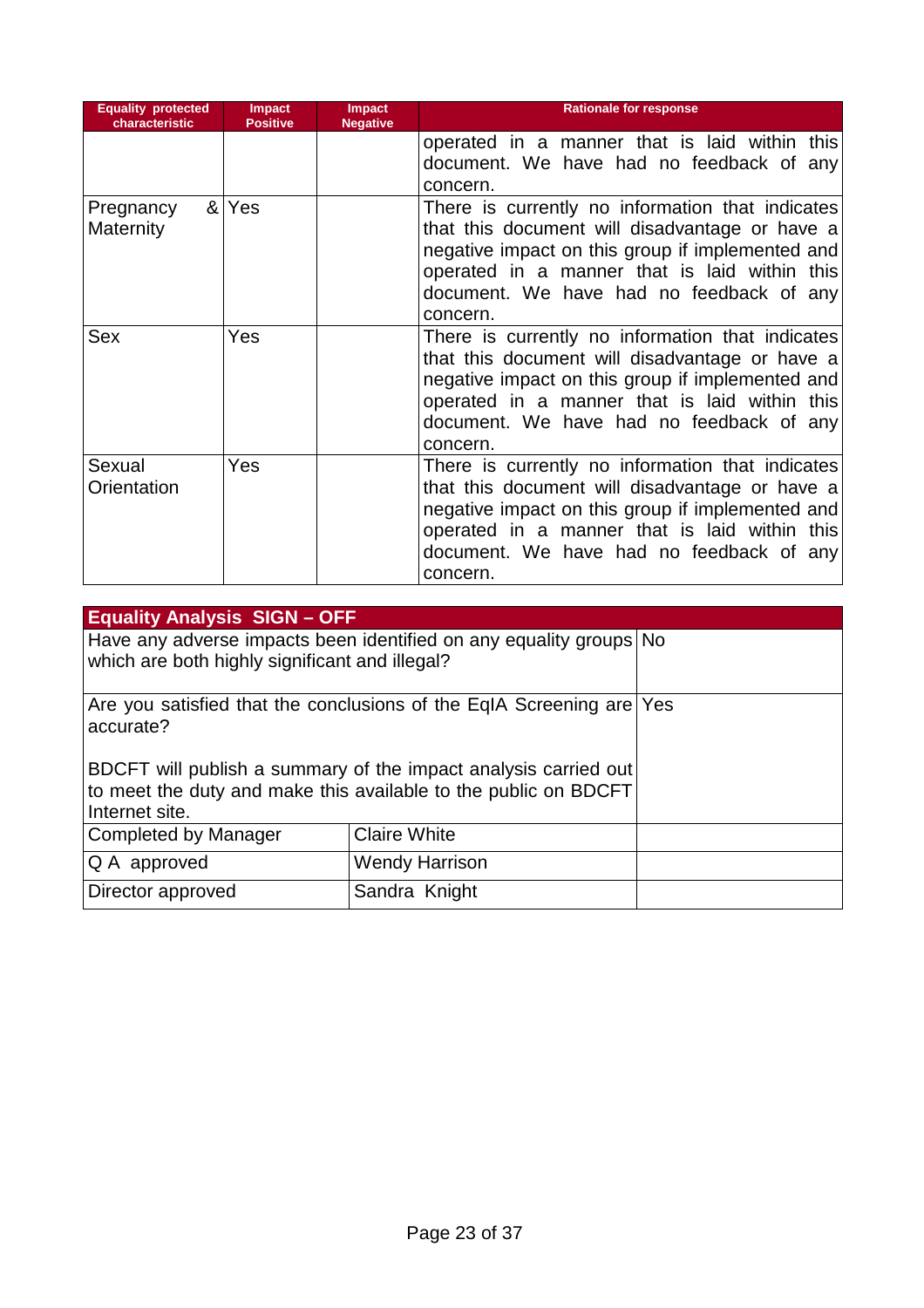## **17 APPENDIX C: TRAINING NEEDS ANALYSIS**

## **17.1 Training Profile & Training Plan**

 This is document is not intended to be part of the final approved version of the policy or procedure, but in order for the document to be ratified a copy must be included for approval purposes. After approval it will be removed from the published version and forwarded to the Training and Development Manager for inclusion in BDCFT Training Needs Analysis Policy.

|                                              | <b>Total No of</b><br><b>Trust Staff</b> | <b>Policy Awareness</b>             |            |  |  |
|----------------------------------------------|------------------------------------------|-------------------------------------|------------|--|--|
|                                              |                                          | <b>Essential</b>                    | Achievable |  |  |
|                                              |                                          |                                     |            |  |  |
| <b>Refresher Period</b>                      |                                          | 3 yr co-terminus with policy review |            |  |  |
|                                              |                                          |                                     |            |  |  |
| <b>Staff Group</b>                           |                                          |                                     |            |  |  |
|                                              |                                          |                                     |            |  |  |
| <b>Medical &amp; Dental - Consultants</b>    | 47                                       | 47                                  | 47         |  |  |
| Medical & Dental - Other                     | 64                                       | 64                                  | 64         |  |  |
| Nursing, Midwifery & Health Visiting (NM&HV) | 1046                                     | 1046                                | 1046       |  |  |
| NM&HV support staff                          | 398                                      | 398                                 | 398        |  |  |
| Allied Health Professionals (AHP)            | 378                                      | 378                                 | 378        |  |  |
| AHP support staff                            | 18                                       | 18                                  | 18         |  |  |
| Senior managers                              | 63                                       | 63                                  | 63         |  |  |
| <b>Managers</b>                              | 62                                       | 62                                  | 62         |  |  |
| <b>Administrative Staff</b>                  | 508                                      | 508                                 | 508        |  |  |
| <b>Estates</b>                               | 37                                       | 37                                  | 37         |  |  |
| <b>Facilities</b>                            | 257                                      | 257                                 | 257        |  |  |
|                                              |                                          |                                     |            |  |  |
| Total                                        | 2878                                     | 2878                                | 2878       |  |  |

- Essential: the minimum level of training that should be in place to meet standards / assessment and legislative requirements, where it is a requirement for the role irrespective of current resources.
- Achievable: the level of training that can be delivered within the resources available.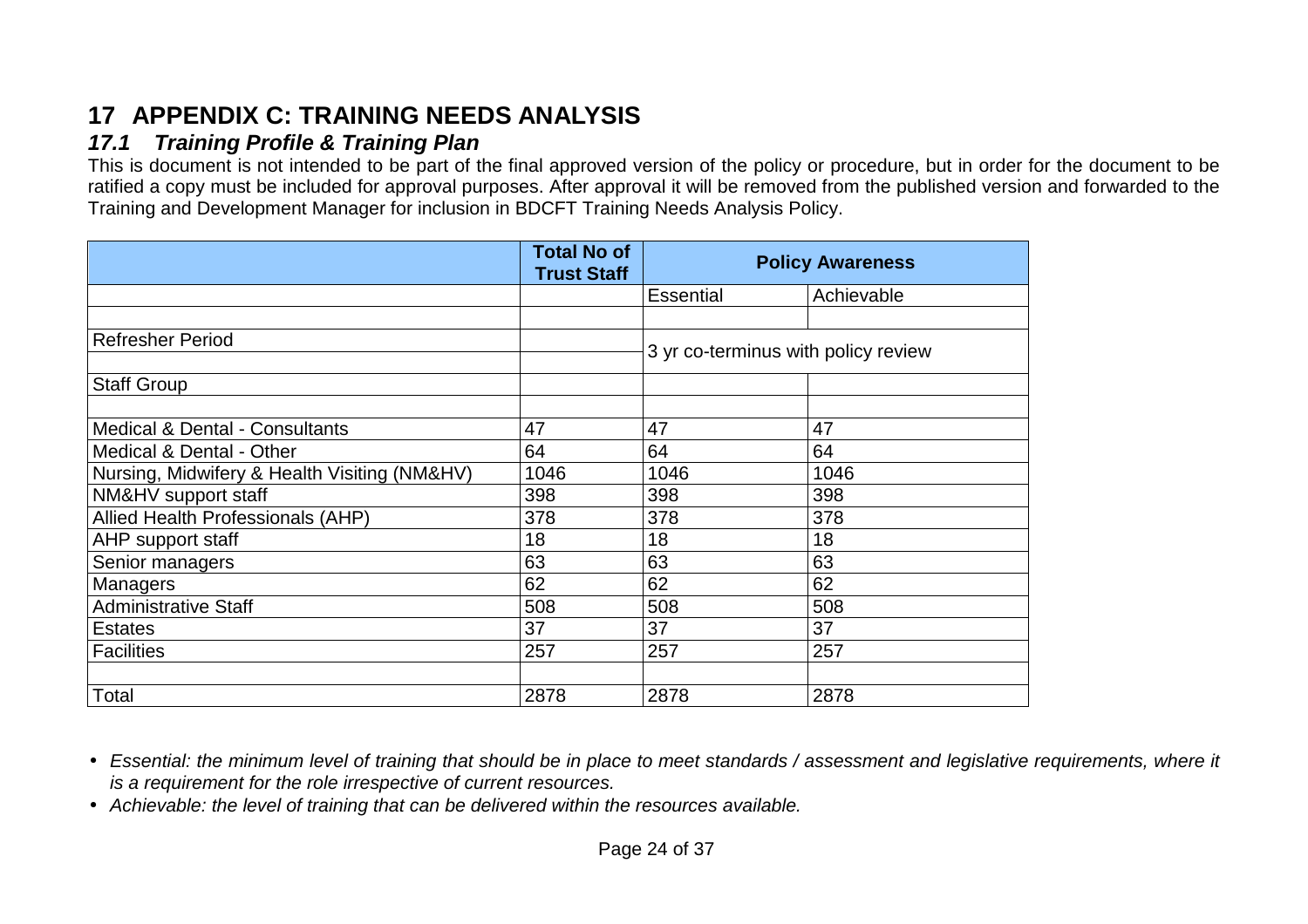It is recognised that in some cases you may identify a 3rd category – Ideal: the number of staff it would be good to have training (which<br>exceeds minimum / baseline requirements and might include "nice to do" aspirations). your Training Profile but may form part of your decision making process and debate with your director / head of service.

| Notes:                                   |                                                                                                                                                                               |
|------------------------------------------|-------------------------------------------------------------------------------------------------------------------------------------------------------------------------------|
| Medical & Dental - Consultants           |                                                                                                                                                                               |
| Medical & Dental - Other                 |                                                                                                                                                                               |
| Nursing, Midwifery &<br>Visiting (NM&HV) | Health Qualified HCHS nursing, midwifery and health visiting staff                                                                                                            |
| NM&HV support staff                      | HCA's and support workers including Nursing assistants / auxiliaries who support Nursing/Health<br>Visiting etc. staff                                                        |
| Allied Health Professionals (AHP)        | e.g. Occupational therapists, Physiotherapists, Clinical Psychologists, etc.                                                                                                  |
| <b>AHP</b> support staff                 | Scientific, Therapeutic and Technical support staff including student trainees and helper assistants,<br>assistant practitioners, HCA's and support workers who support AHP's |
| Senior managers                          | Band 8a and above                                                                                                                                                             |
| <b>Managers</b>                          |                                                                                                                                                                               |
| <b>Administrative Staff</b>              |                                                                                                                                                                               |
| <b>Estates</b>                           | NHS works & estates staff                                                                                                                                                     |
| <b>Facilities</b>                        | NHS ancillary staff. Hotel staff etc.                                                                                                                                         |
| <b>Pre-registration Learner</b>          | e.g. Pre-registration Diploma Nurse Training, Post 1st level Registration Learner - Health Visiting, etc.                                                                     |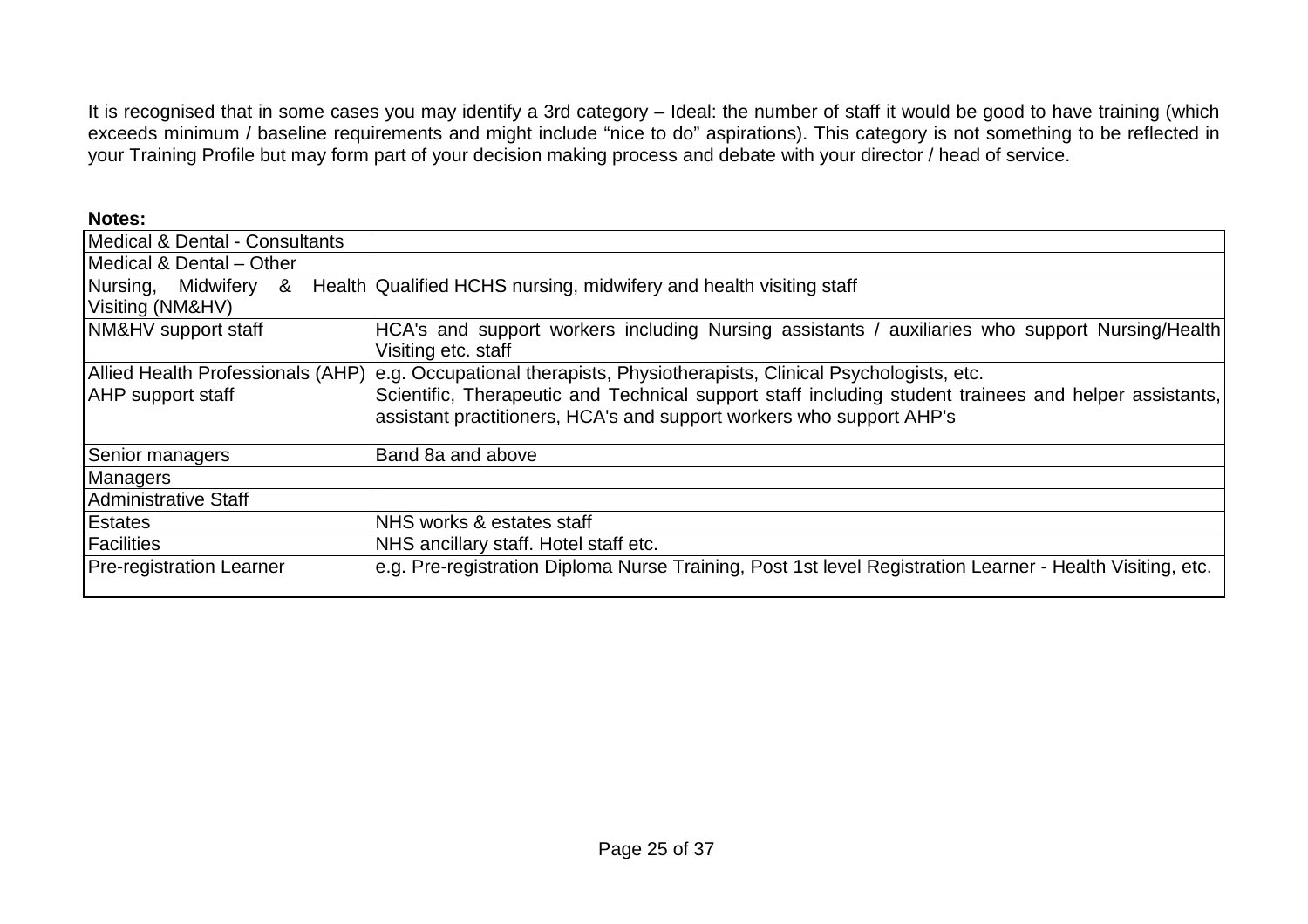## **17.2 Training Action Plan**  Responsible Director: Plan Updated:

Responsible Officer to Monitor Training:

| Training<br>৳<br>Name   | (per<br>Frequency<br>month/year)<br>Delivery | sions<br>n<br>Ö<br>ر<br>ð<br>ength | per<br>trained<br>ತಿ<br>$\overline{5}$<br>ທ<br>Number<br>session | ুত<br>raine<br>৳<br>-ii<br>8<br><u>۽</u><br>titles<br>tified<br>napi<br>doL | delivery<br>න්<br>training<br>Current<br>method | $\overline{\phantom{a}}$<br>$\overline{\phantom{0}}$<br>$\mathbf{e}$ .g<br>dneucy<br>Φ<br>ົທ<br>≑<br>ea<br>sher<br>⋋<br>ო<br>۵<br>θf<br>ō<br>$\tilde{\mathbf{K}}$ $\mathbf{N}$ | Timescale<br>greed<br>๔ | attendance<br><br>λq<br>held<br><b>training</b><br>records<br>— | rqd<br>Action                                             | ပ္ပ<br>$\blacksquare$<br>$\circ$<br>Ē<br>reso<br>Gaps<br>and A<br>etc)<br>Risks<br>Vue<br>n<br>implication<br>vision<br>$\overline{\mathbf{a}}$<br>ntify<br>Residr<br>(Ide<br>pro | Completion<br>Review/<br>$\mathbf{\ddot{o}}$<br>Date | Trust<br>$\overline{c}$<br>Risk |
|-------------------------|----------------------------------------------|------------------------------------|------------------------------------------------------------------|-----------------------------------------------------------------------------|-------------------------------------------------|--------------------------------------------------------------------------------------------------------------------------------------------------------------------------------|-------------------------|-----------------------------------------------------------------|-----------------------------------------------------------|-----------------------------------------------------------------------------------------------------------------------------------------------------------------------------------|------------------------------------------------------|---------------------------------|
| <b>Policy Awareness</b> | Ongoing<br>updates<br>through<br>intranet    | Nil                                | <b>NA</b>                                                        | <b>NA</b>                                                                   | Ongoing<br>updates<br>through<br>intranet       | 3 years                                                                                                                                                                        | <b>NA</b>               | <b>NA</b>                                                       | Upload<br>policy<br>to<br>intranet<br>publicise<br>policy |                                                                                                                                                                                   |                                                      | Nil                             |

#### **Costs**

**Essential:** the cost of delivering training to the number of staff who actually need be trained as part of their role irrespective of currently available resources.

| Cost Of Training days x 7.5 hours @ £18 ph (cost of staff time diverted from paid duties to be trained) | Sub Total        | <b>INA</b> |
|---------------------------------------------------------------------------------------------------------|------------------|------------|
| Cost of Backfill days x 7.5 hours @£10 ph                                                               | Sub Total        | <b>INA</b> |
| Cost of Admin                                                                                           | Sub total        | <b>NA</b>  |
| Additional Costs: materials etc                                                                         | <b>Sub Total</b> | <b>NA</b>  |
|                                                                                                         | Total            |            |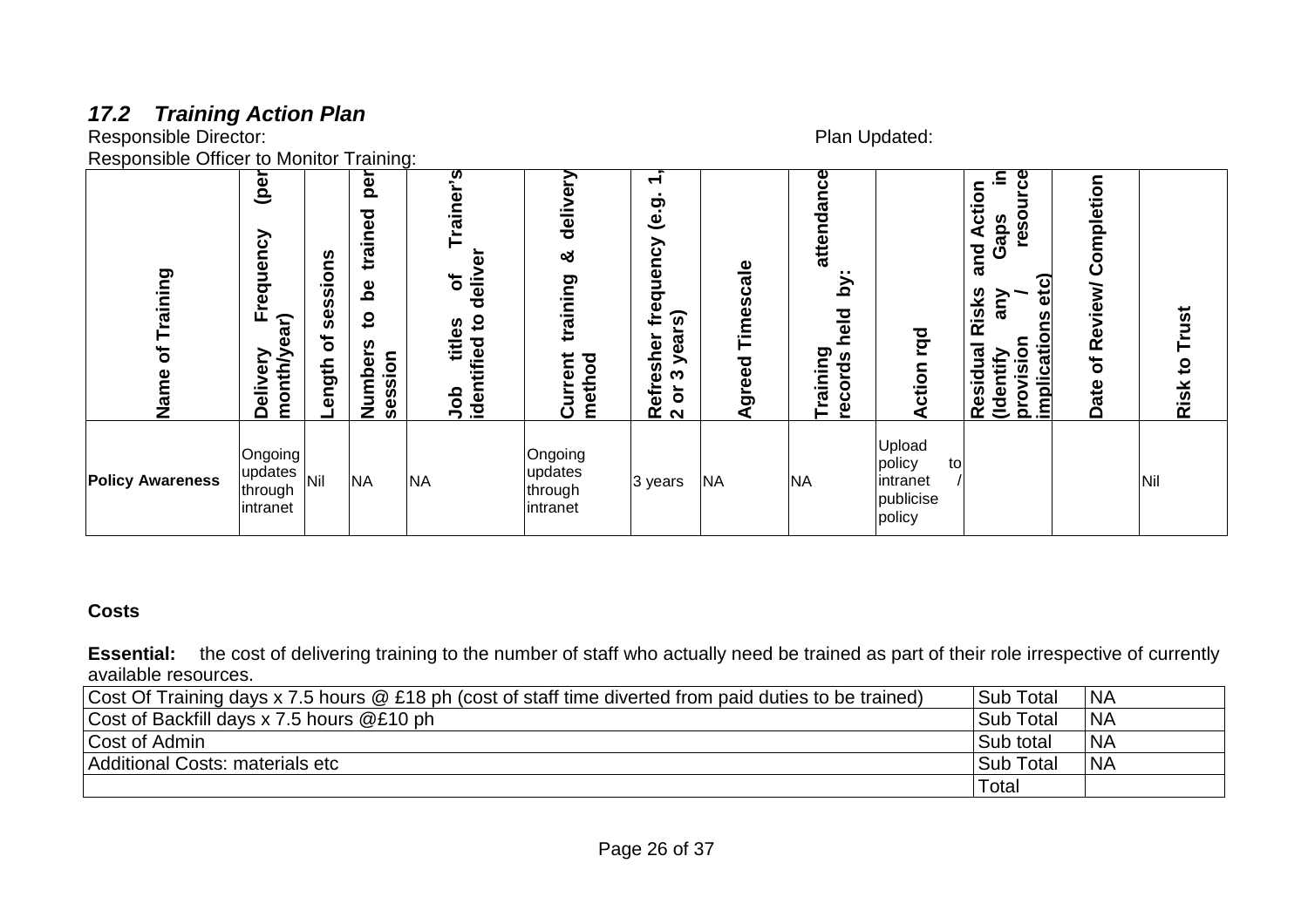|  |  | Achievable: the cost of delivering training to the number of staff who can be trained in line with the currently available resources |
|--|--|--------------------------------------------------------------------------------------------------------------------------------------|
|--|--|--------------------------------------------------------------------------------------------------------------------------------------|

| Cost Of Training days x 7.5 hours @ £18 ph (cost of staff time diverted from paid duties to be trained) | <b>Sub Total</b> | <b>NA</b>  |
|---------------------------------------------------------------------------------------------------------|------------------|------------|
| Cost of Backfill days x 7.5 hours @£10 ph                                                               | <b>Sub Total</b> | <b>NA</b>  |
| Cost of Admin                                                                                           | Sub total        | <b>INA</b> |
| Additional Costs: materials etc                                                                         | <b>Sub Total</b> | <b>NA</b>  |
|                                                                                                         | Total            |            |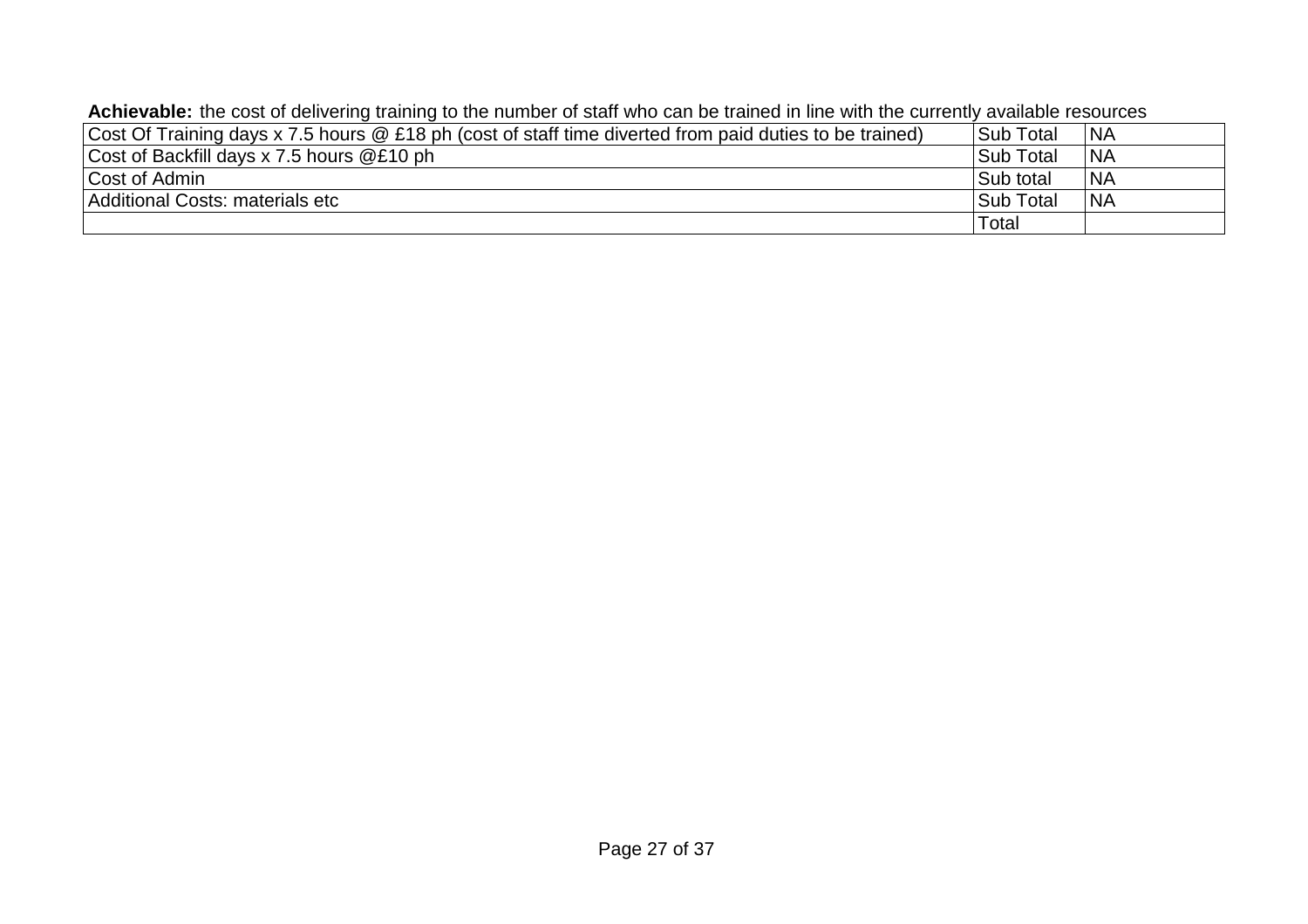## **17.3 Updated 3 Step Process**

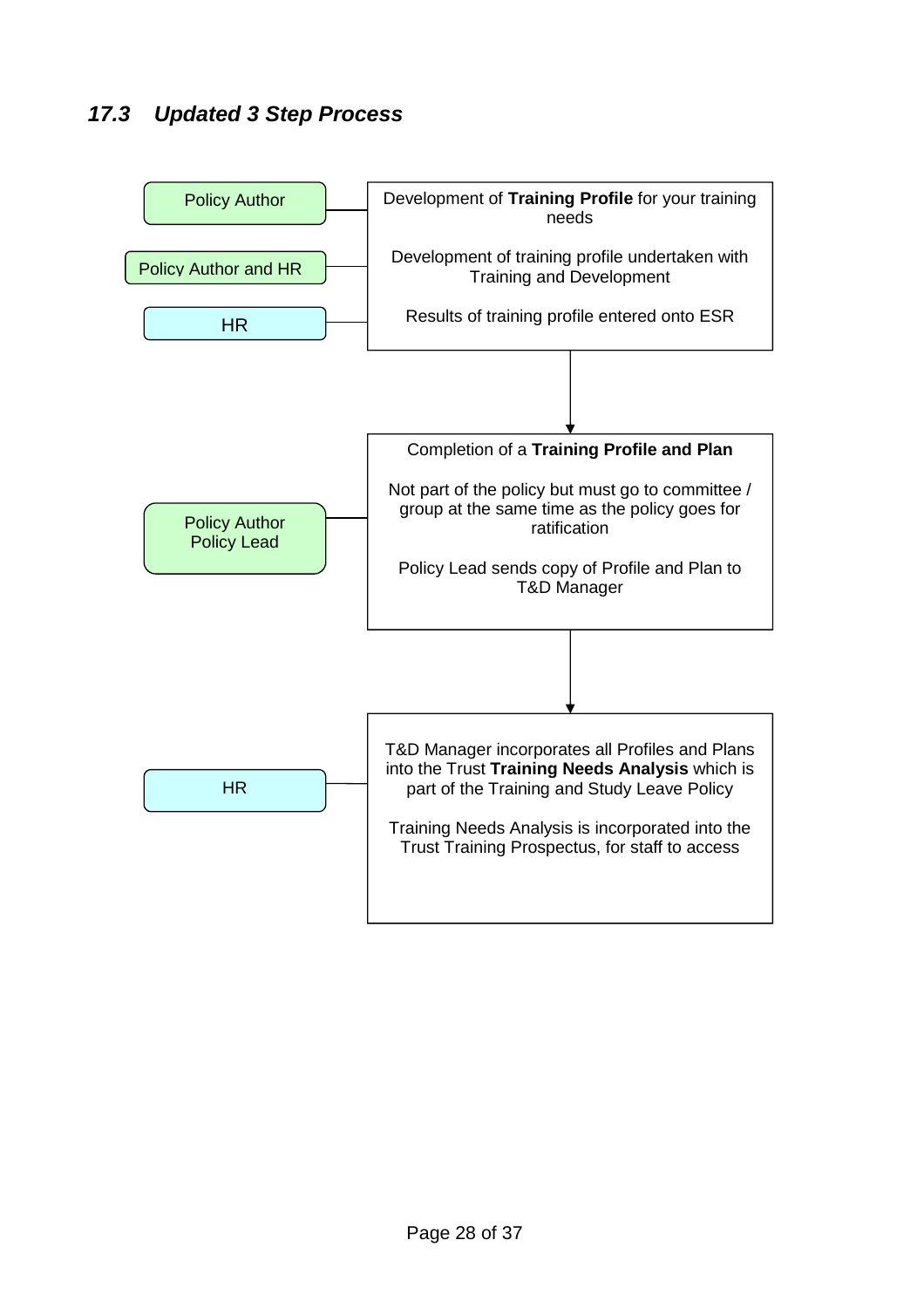## **18 APPENDIX 1: SEVEN NOLAN PRINCIPLES OF PUBLIC LIFE**

#### **The seven Nolan principles of public life [taken from First Report of the Committee on Standards in Public Life (1995)]**

- **Selflessness** Holders of public office should take decisions solely in terms of the public interest. They should not do so in order to gain financial or other material benefits for themselves, their family or their friends.
- **Integrity** Holders of public office should not place themselves under any financial obligation to outside individuals or organisations that might influence them in the performance of their official duties.
- **Objectivity** In carrying out public business, including making public appointments, awarding contracts, or recommending individuals for rewards and benefits, holders of public office should make choices on merit.
- **Accountability** Holders of public office are accountable for their decisions and actions to the public and must submit themselves to whatever scrutiny is appropriate to their office.
- **Openness** Holders of public office should be as open as possible about all the decisions and actions that they take. They should give reasons for their decisions and restrict information only when the wider public interest clearly demands.
- **Honesty** Holders of public office have a duty to declare any private interests relating to their public duties and take steps to resolve any conflicts arising in a way that protects the public interest.
- Leadership Holders of public office should promote and support these principles by leadership and example.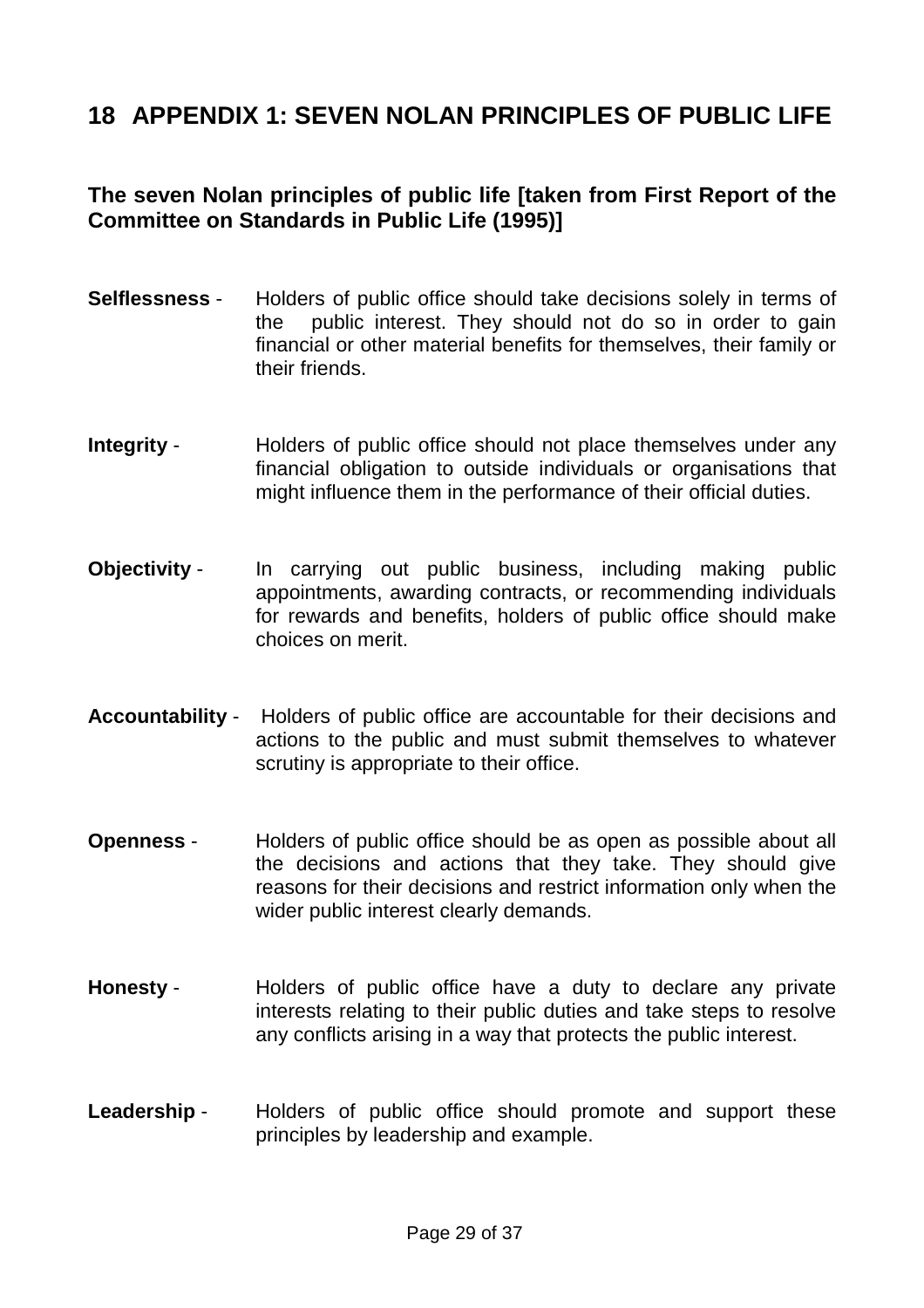## **19 APPENDIX 2: GIFTS & SPONSORSHIP REGISTER**

| Date | Name | Job Title | Description and<br>details of any offer,<br>including an<br>estimated cost | Name and<br>address of<br>organisation,<br>person making the<br>offer | Reason for<br>accepting or<br>declining the offer | Name, Job Title &<br>Date of Authorising<br>Manager<br>(embed any written<br>email approval) |
|------|------|-----------|----------------------------------------------------------------------------|-----------------------------------------------------------------------|---------------------------------------------------|----------------------------------------------------------------------------------------------|
|      |      |           |                                                                            |                                                                       |                                                   |                                                                                              |
|      |      |           |                                                                            |                                                                       |                                                   |                                                                                              |
|      |      |           |                                                                            |                                                                       |                                                   |                                                                                              |
|      |      |           |                                                                            |                                                                       |                                                   |                                                                                              |

**The completed form and any related correspondence must be forwarded the HR Service Desk at HRSolutions@bdct.nhs.uk**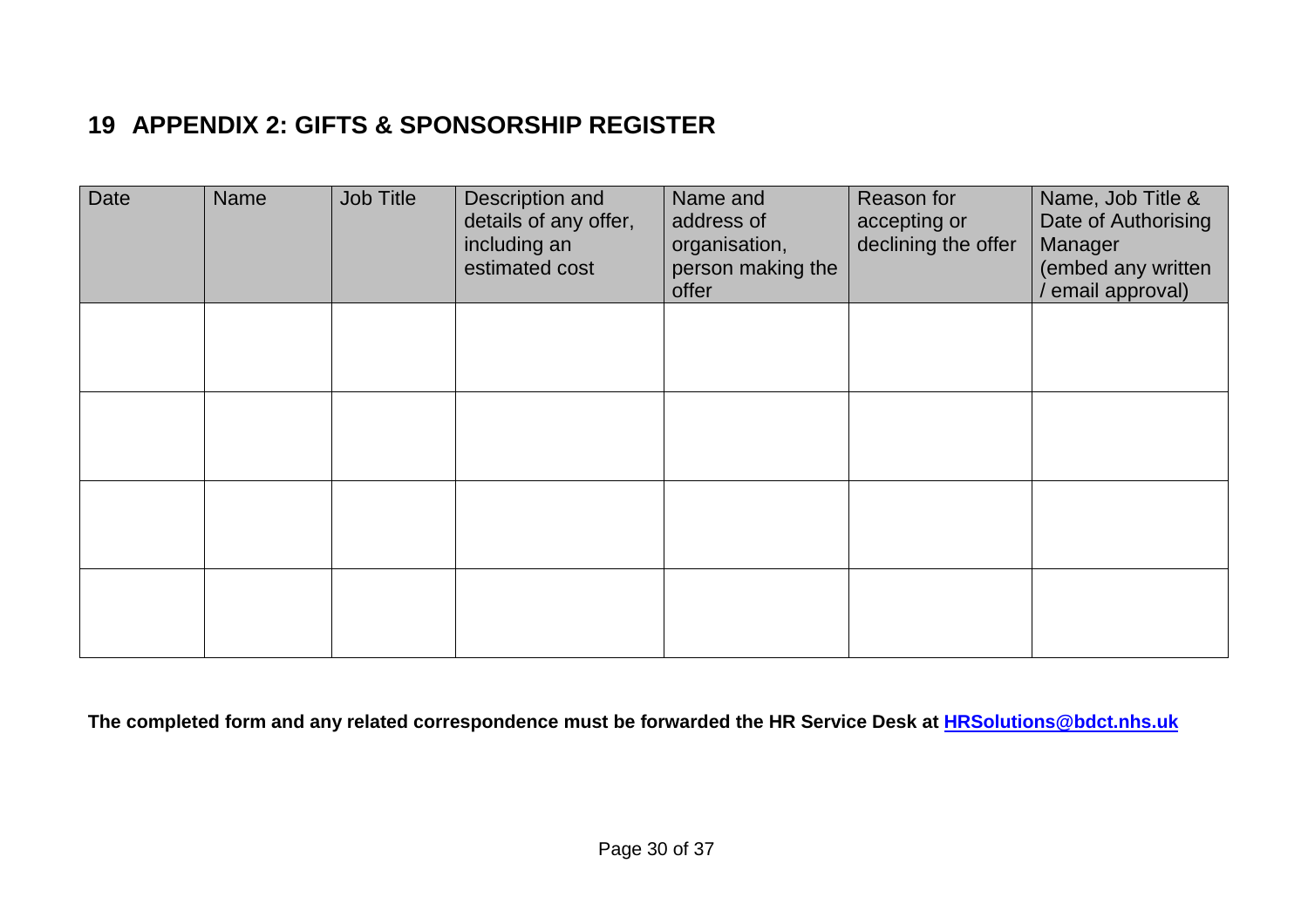## **20 APPENDIX 3: DECLARATION OF INTEREST & OUTSIDE EMPLOYMENT REGISTER**

| Name | Job<br><b>Title</b> | Dept | Employee<br>Number | Name of<br>Organisation | Position held or<br>nature of interest | Work Type<br>(Paid /<br>Voluntary) | Any other<br>relevant<br>information | Who holds<br>the Interest<br>(Employee /<br>Family<br>member) | Date Interest /<br>Employment<br>Acquired | Date Interest /<br>Employment<br>Ceased |
|------|---------------------|------|--------------------|-------------------------|----------------------------------------|------------------------------------|--------------------------------------|---------------------------------------------------------------|-------------------------------------------|-----------------------------------------|
|      |                     |      |                    |                         |                                        |                                    |                                      |                                                               |                                           |                                         |
|      |                     |      |                    |                         |                                        |                                    |                                      |                                                               |                                           |                                         |
|      |                     |      |                    |                         |                                        |                                    |                                      |                                                               |                                           |                                         |
|      |                     |      |                    |                         |                                        |                                    |                                      |                                                               |                                           |                                         |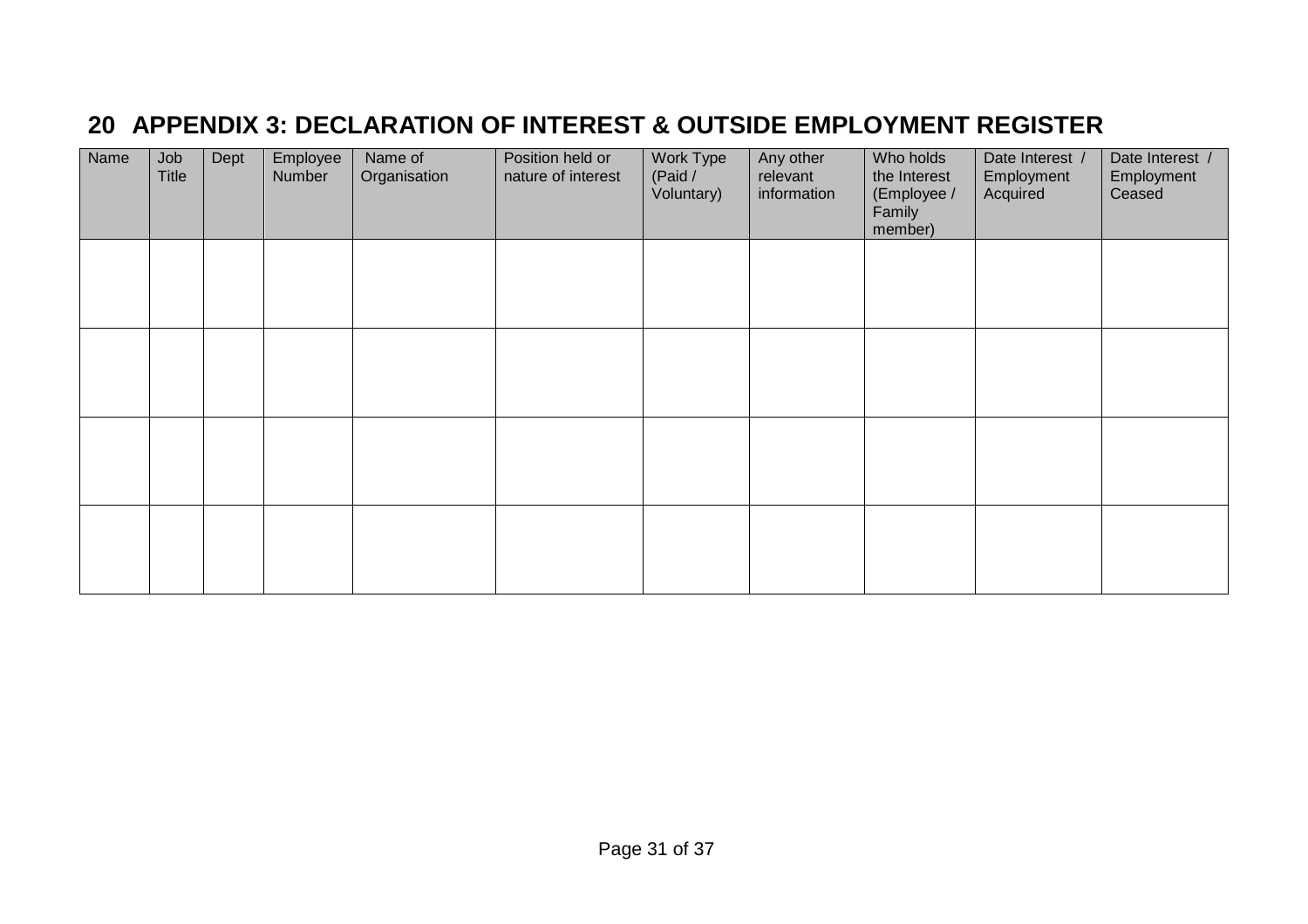## **APPENDIX 4: REQUEST OF AN OFFER OR ACCEPTANCE OF GIFTS, HOSPITALITY OR SPONSORSHIP**

**Name \_\_\_\_\_\_\_\_\_\_\_\_\_\_\_\_\_\_\_\_\_\_\_\_\_\_\_\_\_\_\_\_\_\_\_** 

**Job Title \_\_\_\_\_\_\_\_\_\_\_\_\_\_\_\_\_\_\_\_\_\_\_\_\_\_\_\_\_\_\_\_\_\_\_** 

**Date \_\_\_\_\_\_\_\_\_\_\_\_\_\_\_\_\_\_\_\_\_\_\_\_\_\_\_\_\_\_\_\_\_\_\_\_** 

| Person or organisation making the gift or providing the hospitality or sponsorship,<br>and costs involved. |
|------------------------------------------------------------------------------------------------------------|
|                                                                                                            |
|                                                                                                            |
|                                                                                                            |
| Circumstances of the offer.                                                                                |
|                                                                                                            |
|                                                                                                            |
| Reason for acceptance of the offer.                                                                        |
|                                                                                                            |
|                                                                                                            |
|                                                                                                            |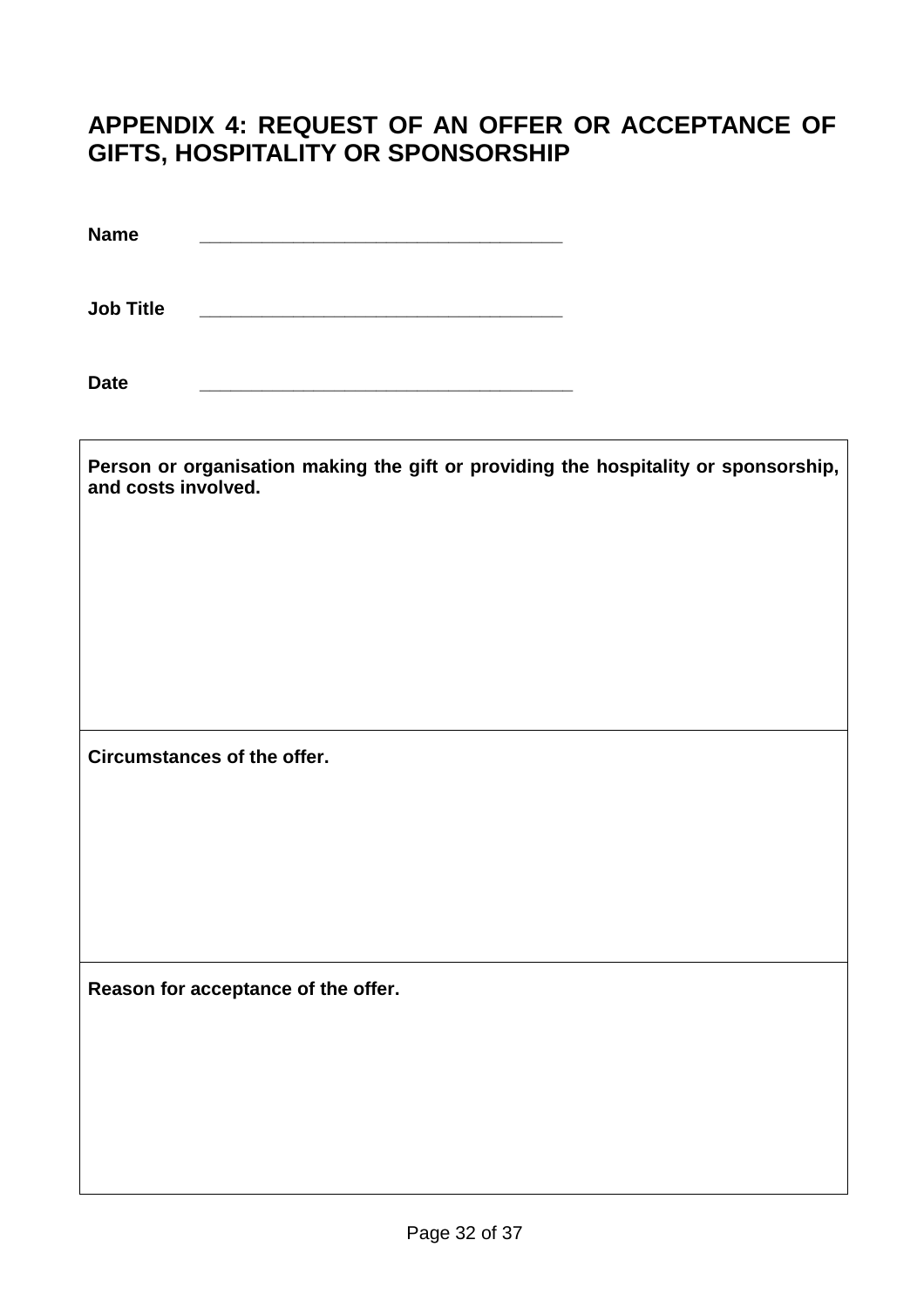| Any other information which the receiver of the gift, hospitality or sponsorship feels<br>it appropriate to provide. |
|----------------------------------------------------------------------------------------------------------------------|
|                                                                                                                      |
|                                                                                                                      |
| <b>Agreed by Deputy Director</b>                                                                                     |
|                                                                                                                      |
| Date                                                                                                                 |
|                                                                                                                      |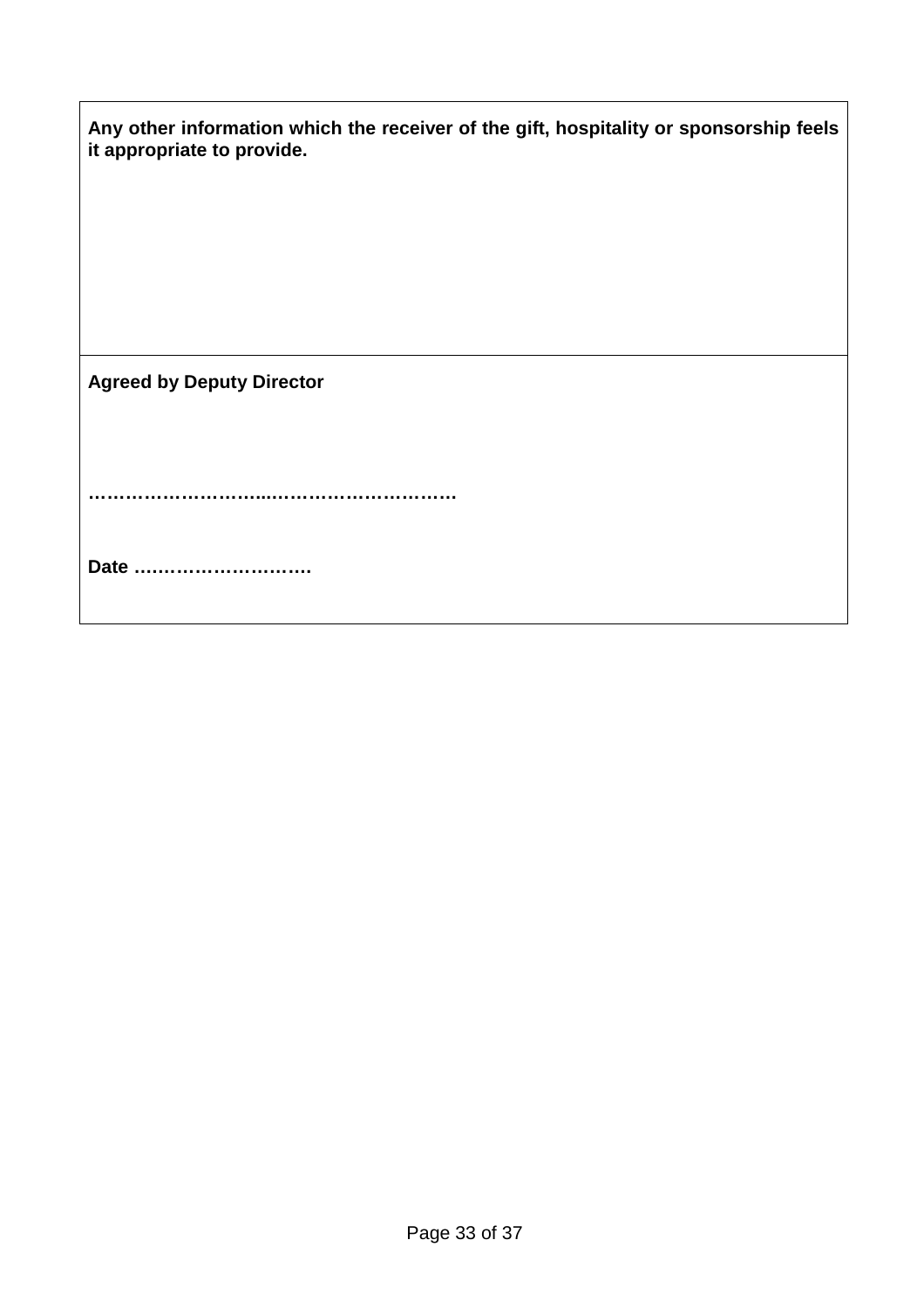

## **21 APPENDIX 5: DECLARATION OF INTERESTS BY THE CHAIR, NON EXECUTIVE DIRECTORS AND EXECUTIVE DIRECTORS**

The Codes of Conduct and Accountability require the above to declare interests which are relevant and material to BDCFT. Please complete the declaration below:

Directorships, including Non-Executive Directorships held in private companies or PLCs (with the exception of those dormant companies):

Ownership, or part ownership, of private companies, business or consultancies likely or possibly seeking to do business with the NHS:

Majority or controlling shareholdings in organisations likely or possibly seeking to do business with the NHS:

A position of authority in a charity or voluntary body in the field of health and social care:

Any connection with a voluntary body or other body contracting for NHS service: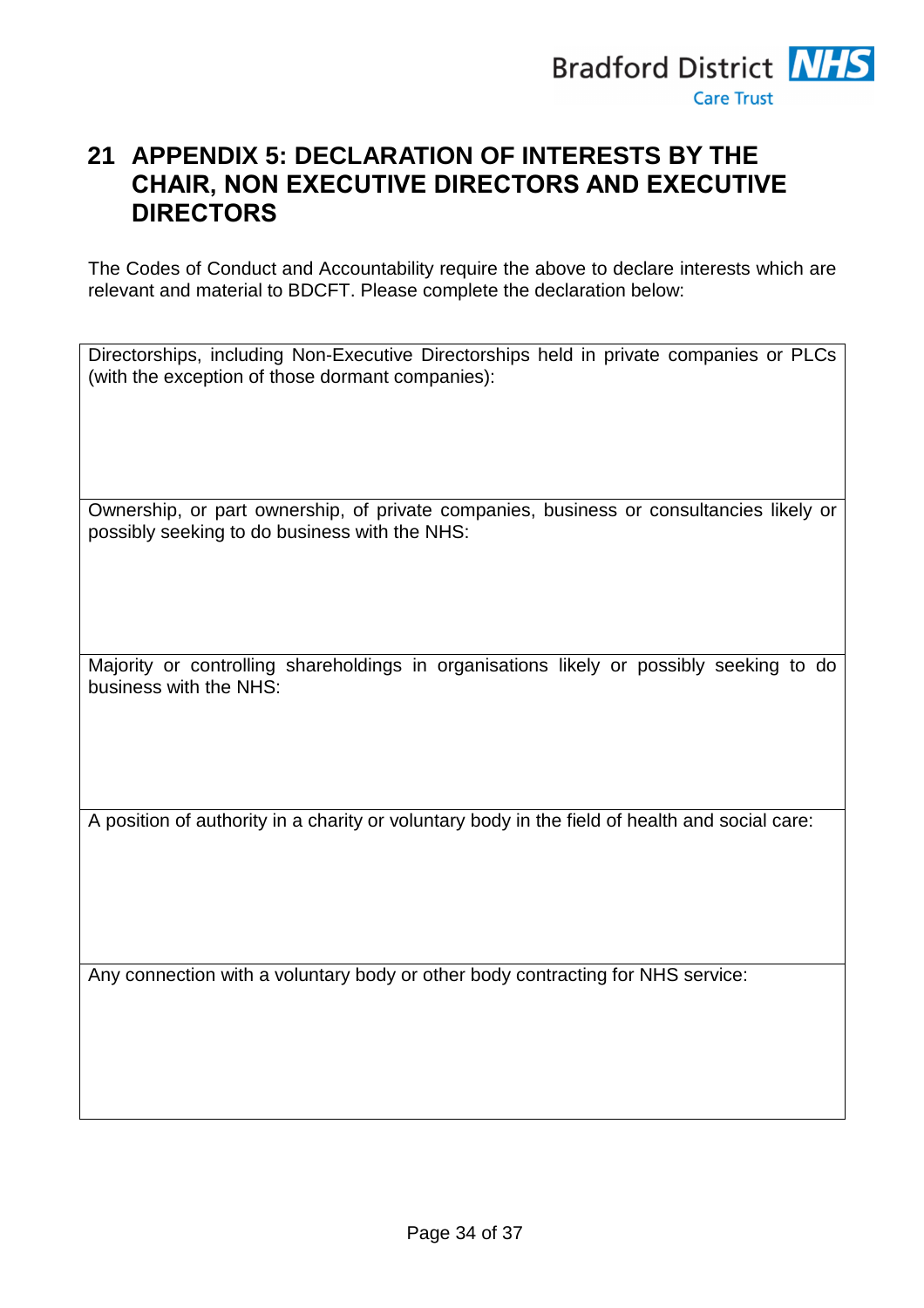#### **NOTE REGARDING THE USE OF THIS INFORMATION**

The information you have provided on this form will be recorded in BDCFT's Annual Report and drawn to the attention of BDCFTs internal and external auditors. The declaration will also be included in a Register of Interests which will be available to the public on request.

Any changes to the information you have provided should be declared within four weeks of the change occurring. Such a change will be recorded in BDCFT's Board minutes and in the Register of Interests.

If a conflict of interest is established during the course of a Board meeting, the Board member concerned is required to withdraw from the meeting and play no part in the relevant discussion or decision.

I declare that the information I have given on this form is correct and complete. I understand that if I have knowingly provided false information I may be subject to disciplinary and/or criminal proceedings.

Name: ..............................................................

Signature: ..............................................................

Date: ..............................................................

Please return this form to:

Trust Secretary

BDCT NHS

New Mill

Victoria Road

**Saltaire** 

**Shipley** 

BD18 3LD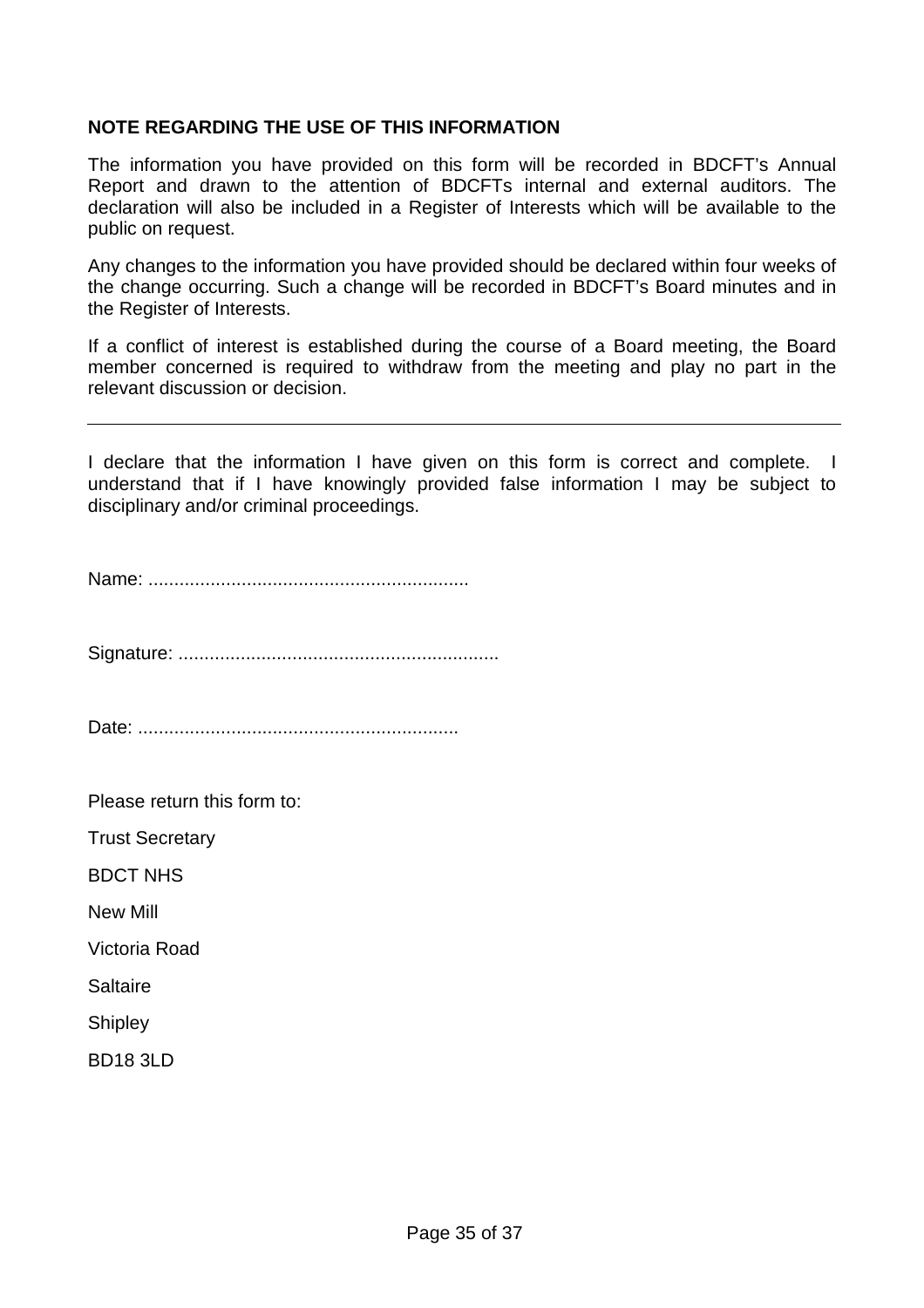## **22 APPENDIX 6: DECLARATION OF INTERESTS & SECOND EMPLOYMENT**

| SECTION A: STAFF DETAILS (if nothing to declare move to Section F) |  |  |  |
|--------------------------------------------------------------------|--|--|--|
| <b>Name</b>                                                        |  |  |  |
| <b>Role</b>                                                        |  |  |  |
| <b>Department / Work Location</b>                                  |  |  |  |
| <b>Line Manager</b>                                                |  |  |  |
| <b>Contact Details</b>                                             |  |  |  |

#### **SECTION B: DECLARATION OF INTEREST**

| Nature of<br>Interest | Role<br>Performed | Date Interest<br><b>Started</b> | Any potential conflict of interests between this<br>Interest and Trust Employment |
|-----------------------|-------------------|---------------------------------|-----------------------------------------------------------------------------------|
|                       |                   |                                 |                                                                                   |
|                       |                   |                                 |                                                                                   |
|                       |                   |                                 |                                                                                   |
|                       |                   |                                 |                                                                                   |

#### **SECTION C: OTHER EMPLOYMENT** (Please complete in full)

Information given is treated in the strictest confidence but is required to ensure compliance with the Working Time Regulations.

| Employer | Role Performed | Average<br>Weekly<br>Hours<br>Worked | Opt Out<br>Signed for<br>this<br>Employer<br>Yes / No | Any potential conflict of interests<br>between this Employment and Trust<br>Employment |
|----------|----------------|--------------------------------------|-------------------------------------------------------|----------------------------------------------------------------------------------------|
|          |                |                                      |                                                       |                                                                                        |
|          |                |                                      |                                                       |                                                                                        |